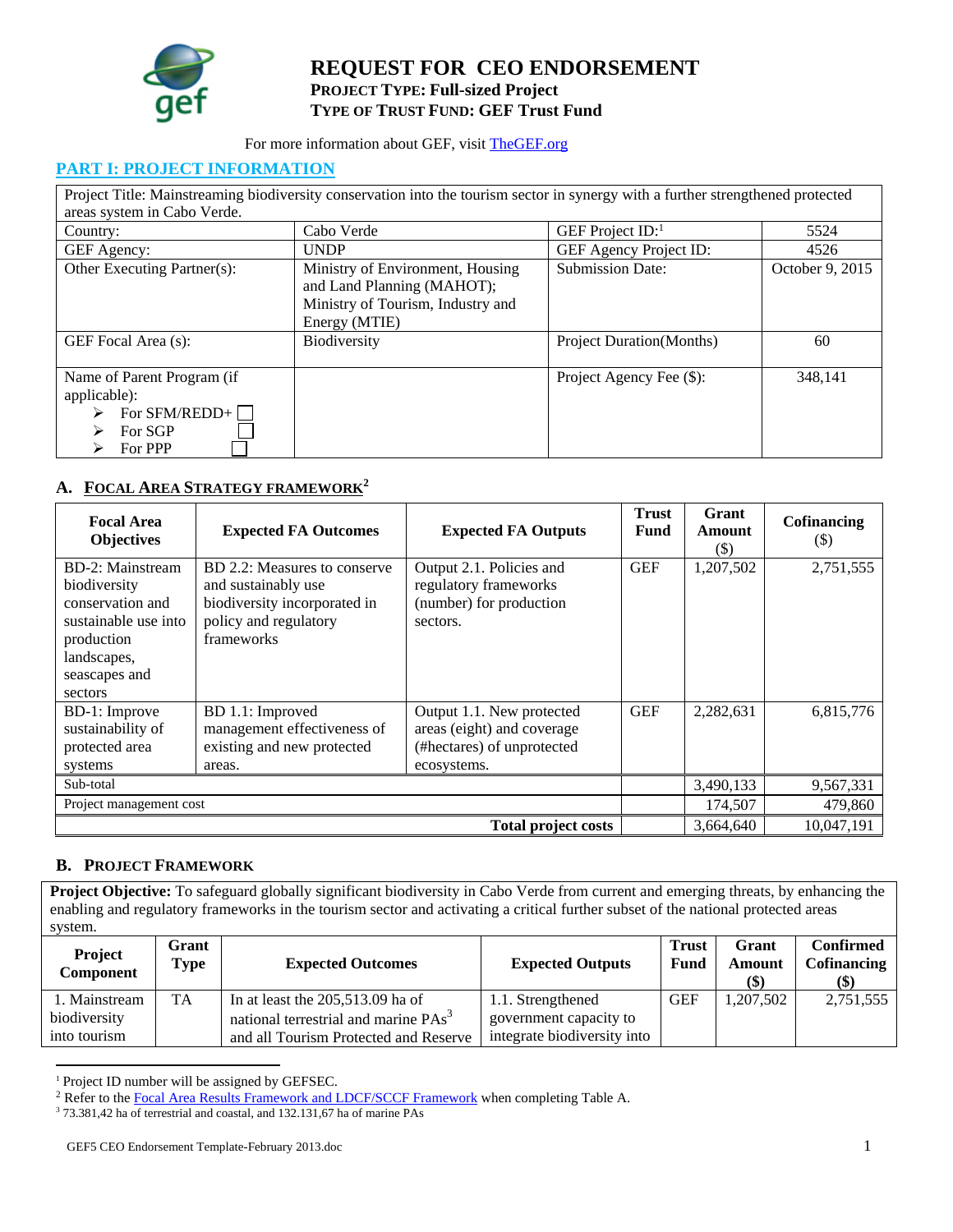| planning and<br>operations at<br>national level<br>and on priority<br>islands     |                   | Areas (ZRPT) in the country:<br>1.1 Direct adverse impacts of tourism<br>infrastructure development on<br>biodiversity and land/sea-scapes<br>(primarily loss, degradation and severe<br>disturbance of critical habitats) are<br>avoided, reduced or compensated.<br>(a) at least 80% of new tourism-<br>related infrastructural developments<br>and hotels are consistent with SEA<br>recommendations and apply rigorous<br>EIAs whose conclusions are respected<br>in the permitting process;<br>(b) at least a 50% reduction in<br>environmental infractions during the<br>construction and operational phases<br>achieved through monitoring and<br>enforcement; and<br>(c) harmful new infrastructure<br>development in critical habitats inside<br>and immediately adjacent to protected<br>areas is prevented. | the tourism sector,<br>including compliance,<br>monitoring and<br>enforcement<br>1.2, Policy<br>mainstreaming<br>committees overseeing<br>coherence between<br>tourism development and<br>biodiversity management.<br>1.3. Cross-sectoral<br>planning integrates<br>biodiversity conservation<br>objectives, and Strategic<br>Environmental<br>Assessments (SEAs)<br>conducted in priority<br>PAs/ZRPTs.<br>1.4. Economic incentives<br>and enforcement<br>measures are<br>strengthened to promote<br>the adoption of<br>sustainable tourism |            |                                                    |           |
|-----------------------------------------------------------------------------------|-------------------|------------------------------------------------------------------------------------------------------------------------------------------------------------------------------------------------------------------------------------------------------------------------------------------------------------------------------------------------------------------------------------------------------------------------------------------------------------------------------------------------------------------------------------------------------------------------------------------------------------------------------------------------------------------------------------------------------------------------------------------------------------------------------------------------------------------------|----------------------------------------------------------------------------------------------------------------------------------------------------------------------------------------------------------------------------------------------------------------------------------------------------------------------------------------------------------------------------------------------------------------------------------------------------------------------------------------------------------------------------------------------|------------|----------------------------------------------------|-----------|
|                                                                                   |                   |                                                                                                                                                                                                                                                                                                                                                                                                                                                                                                                                                                                                                                                                                                                                                                                                                        |                                                                                                                                                                                                                                                                                                                                                                                                                                                                                                                                              |            |                                                    |           |
|                                                                                   |                   |                                                                                                                                                                                                                                                                                                                                                                                                                                                                                                                                                                                                                                                                                                                                                                                                                        |                                                                                                                                                                                                                                                                                                                                                                                                                                                                                                                                              |            |                                                    |           |
|                                                                                   |                   |                                                                                                                                                                                                                                                                                                                                                                                                                                                                                                                                                                                                                                                                                                                                                                                                                        |                                                                                                                                                                                                                                                                                                                                                                                                                                                                                                                                              |            |                                                    |           |
|                                                                                   |                   |                                                                                                                                                                                                                                                                                                                                                                                                                                                                                                                                                                                                                                                                                                                                                                                                                        |                                                                                                                                                                                                                                                                                                                                                                                                                                                                                                                                              |            |                                                    |           |
|                                                                                   |                   | In the targeted islands of Santiago,<br>Sal, Boavista and Maio:                                                                                                                                                                                                                                                                                                                                                                                                                                                                                                                                                                                                                                                                                                                                                        | practices.                                                                                                                                                                                                                                                                                                                                                                                                                                                                                                                                   |            |                                                    |           |
|                                                                                   |                   | 1.2 Adoption of and compliance with<br>the relevant sustainable and<br>biodiversity-friendly tourism<br>certification systems by: (i) at least                                                                                                                                                                                                                                                                                                                                                                                                                                                                                                                                                                                                                                                                         | 1.5. Best-practice<br>standards for sustainable<br>tourism and voluntary<br>certification established<br>and operational.                                                                                                                                                                                                                                                                                                                                                                                                                    |            |                                                    |           |
|                                                                                   |                   | 30% of new tourism-related<br>infrastructural developments, hotels<br>and tourism service providers and (ii)<br>at least 80% of existing NB/BFT<br>operators, reducing the biodiversity                                                                                                                                                                                                                                                                                                                                                                                                                                                                                                                                                                                                                                | 1.6. A biodiversity offset<br>mechanism established<br>and integrated in the<br>planning and                                                                                                                                                                                                                                                                                                                                                                                                                                                 |            |                                                    |           |
|                                                                                   |                   | impacts caused by inappropriate<br>practices from tourists and tourism<br>establishments                                                                                                                                                                                                                                                                                                                                                                                                                                                                                                                                                                                                                                                                                                                               | development of tourism.                                                                                                                                                                                                                                                                                                                                                                                                                                                                                                                      |            |                                                    |           |
|                                                                                   |                   | 1.3 Maintenance of good<br>conservation status and limited<br>disturbance of globally unique coastal<br>habitats and of Humpback whales and<br>sea turtles in foraging and breeding<br>areas.                                                                                                                                                                                                                                                                                                                                                                                                                                                                                                                                                                                                                          |                                                                                                                                                                                                                                                                                                                                                                                                                                                                                                                                              |            |                                                    |           |
| 2. Expanding<br>and<br>strengthening<br>the coastal and<br>marine PA<br>estate in | TA/<br><b>INV</b> | In the targeted islands Santiago, Sal,<br>Boavista and Maio:<br>2.1 Enhanced protection of endemic<br>and globally threatened species and<br>key habitats through: (a) full                                                                                                                                                                                                                                                                                                                                                                                                                                                                                                                                                                                                                                            | 2.1. Operationalization of<br>PA management on target<br>islands and establishment<br>of designated priority<br>Protected Areas.                                                                                                                                                                                                                                                                                                                                                                                                             | <b>GEF</b> | 2,282,631<br>[TA:<br>2,238.631<br>INV:<br>224,000] | 6,815,776 |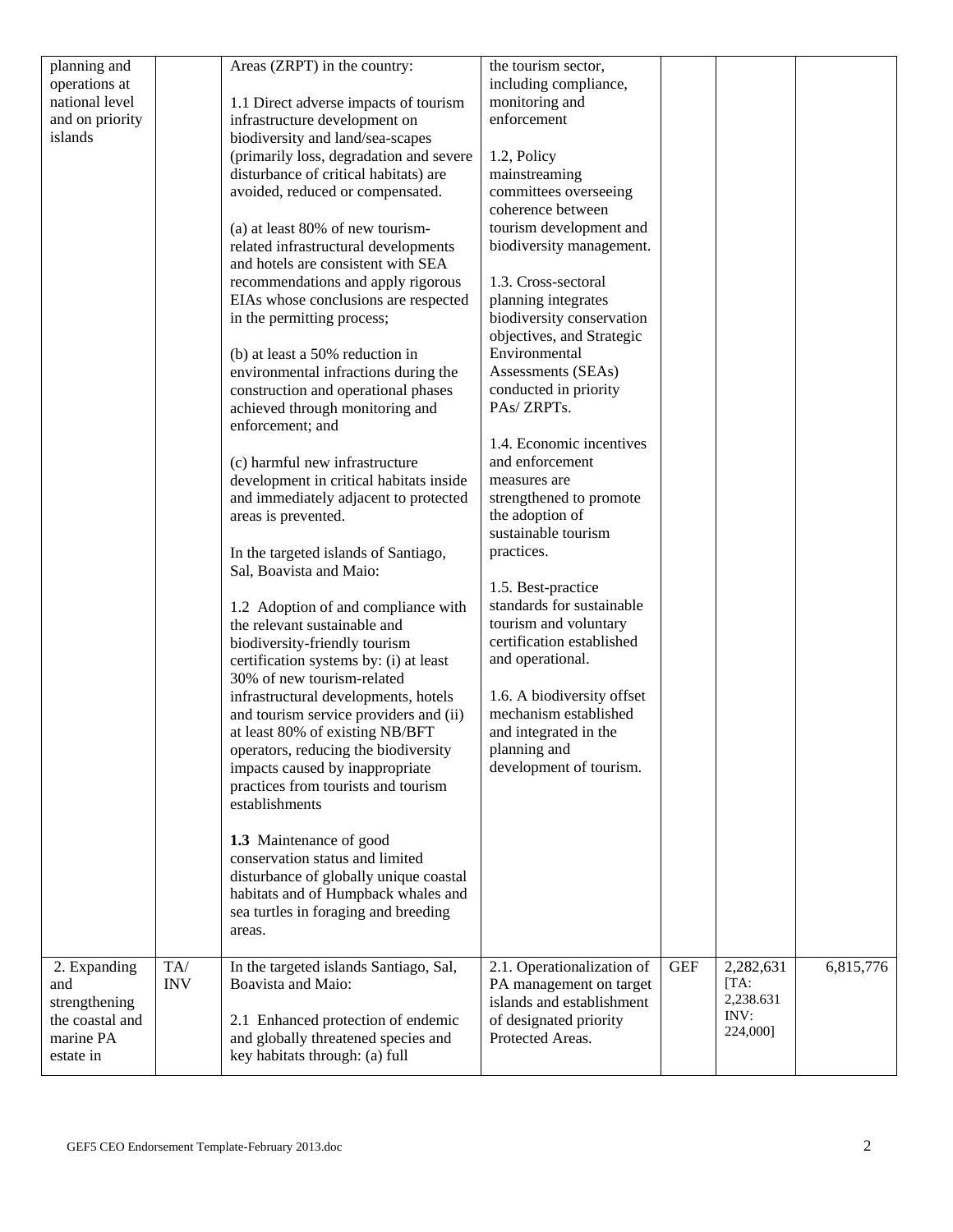| priority islands                                      | operationalisation of at least 7 further<br>already-designated priority PAs <sup>4</sup> with<br>a total of 12,310 ha; (b) enhanced<br>control and reduction of pressures<br>from tourism activities in the total c.<br>60,313 ha of terrestrial and marine<br>PAs; (c) reduction of adverse impacts<br>by artisanal fisheries across at least<br>41,896 ha of MPAs, through the<br>adoption of biodiversity-friendly<br>fishing practices and gear by at least<br>50% of fishermen in two pilot sites.<br>2.2 By project end, sustainably<br>generate at least \$350,000 of annual<br>net revenue for PA management from<br>the tourism sector.<br>2.3 Maintenance of good local<br>conservation status of unique<br>terrestrial and marine habitats such as<br>non-reef-building coral assemblages,<br>and of globally significant species<br>such as Globularia amygdalifolia,<br>Sideroxylon marginata, Acrocephalus<br>brevipennis, Conus molluscs, of Cape<br>Verde Spiny Lobster Palinurus<br>charlestoni NT, of the 13 endemic fish<br>species such as Lubbock's Chromis<br>lubbocki and the Cape Verde Skate<br>Raja herwigi; and of Smalltooth<br>Sawfish Pristis pectinata CR (trends<br>assessed through targeted monitoring<br>of fisheries as a proxy). | 2.2. New potential MPA<br>sites are identified and<br>their representativeness<br>and connectivity<br>improved through<br>biodiversity assessments<br>around the marine shelf<br>of target islands.<br>2.3. Co-management of<br>MPAs demonstrated in<br>pilot sites based on the<br>adoption of sustainable<br>fishing practices by local<br>communities.<br>2.4. PA revenue<br>generation mechanisms<br>developed and piloted in<br>conjunction with tourism<br>sector stakeholders.<br>2.5. Ecosystem<br>monitoring supports the<br>planning and<br>management of PAs and<br>related sustainable<br>tourism activities. <sup>5</sup><br>2.6. Information,<br><b>Education</b> and<br>Communication (IEC)<br>campaigns promote the<br>importance of PAs and of<br>sustainable tourism. |  |  |  |  |
|-------------------------------------------------------|-----------------------------------------------------------------------------------------------------------------------------------------------------------------------------------------------------------------------------------------------------------------------------------------------------------------------------------------------------------------------------------------------------------------------------------------------------------------------------------------------------------------------------------------------------------------------------------------------------------------------------------------------------------------------------------------------------------------------------------------------------------------------------------------------------------------------------------------------------------------------------------------------------------------------------------------------------------------------------------------------------------------------------------------------------------------------------------------------------------------------------------------------------------------------------------------------------------------------------------------------------------------------|-----------------------------------------------------------------------------------------------------------------------------------------------------------------------------------------------------------------------------------------------------------------------------------------------------------------------------------------------------------------------------------------------------------------------------------------------------------------------------------------------------------------------------------------------------------------------------------------------------------------------------------------------------------------------------------------------------------------------------------------------------------------------------------------|--|--|--|--|
|                                                       | Subtotal<br>3,490,133<br>9,567,331                                                                                                                                                                                                                                                                                                                                                                                                                                                                                                                                                                                                                                                                                                                                                                                                                                                                                                                                                                                                                                                                                                                                                                                                                                    |                                                                                                                                                                                                                                                                                                                                                                                                                                                                                                                                                                                                                                                                                                                                                                                         |  |  |  |  |
|                                                       | Project management Cost (PMC) <sup>6</sup><br>174,507<br>479,860                                                                                                                                                                                                                                                                                                                                                                                                                                                                                                                                                                                                                                                                                                                                                                                                                                                                                                                                                                                                                                                                                                                                                                                                      |                                                                                                                                                                                                                                                                                                                                                                                                                                                                                                                                                                                                                                                                                                                                                                                         |  |  |  |  |
| 10,047,191<br><b>Total project costs</b><br>3,664,640 |                                                                                                                                                                                                                                                                                                                                                                                                                                                                                                                                                                                                                                                                                                                                                                                                                                                                                                                                                                                                                                                                                                                                                                                                                                                                       |                                                                                                                                                                                                                                                                                                                                                                                                                                                                                                                                                                                                                                                                                                                                                                                         |  |  |  |  |

#### **C. SOURCES OF CONFIRMED COFINANCING FOR THE PROJECT BY SOURCE AND BY NAME (\$)**

| <b>Sources of Co-financing</b> | Name of Co-financier (source)                                              | <b>Type of Cofinancing</b> | Cofinancing<br>Amount $(\$)$ |
|--------------------------------|----------------------------------------------------------------------------|----------------------------|------------------------------|
| <b>GEF</b> Agency              | <b>UNDP</b>                                                                | Grant                      | 450,000                      |
| MAHOT (GovCV)                  | Government of Cabo Verde                                                   | Grant                      | 5,266,431                    |
| DGMR (GovCV)                   | Government of Cabo Verde                                                   | In kind                    | 4,275,760                    |
| <b>Bilateral Aid Agency</b>    | Agencia Española de Cooperación<br>Internacional para el Desarrollo (AECID | Grant                      | 55,000                       |
| <b>Total Co-financing</b>      |                                                                            |                            | 10,047,191                   |

<sup>4</sup> Island of Santiago: Serra do Pico de Antónia (3,723 ha terrestrial). Island of Boavista: Ponta do Sol (457 ha terrestrial/coastal), Boa Esperança (3,968 ha terrestrial/coastal), Morro de Areia (2,100 ha terrestrial/coastal), Ilhéu de Sal-Rei (90 ha coastal). Island of Sal: Rabo de Junco (151 ha terrestrial/coastal), Marinha Baía da Murdeira (2,066 ha marine).Island of Maio: Casa Velhas Natural Reserve (6,626, ha)

 $5$  The output should support ecosystem monitoring capabilities within the PA management units on target islands; spatially the monitoring will prioritize PAs but it may well go beyond the PA/ ZRPT boundaries if relevant, e.g. in the case of whales, turtles and pelagic fish resources (see Prodoc, output 2.5).

<sup>&</sup>lt;sup>6</sup> PMC should be charged proportionately to focal areas based on focal area project grant amount in Table D below.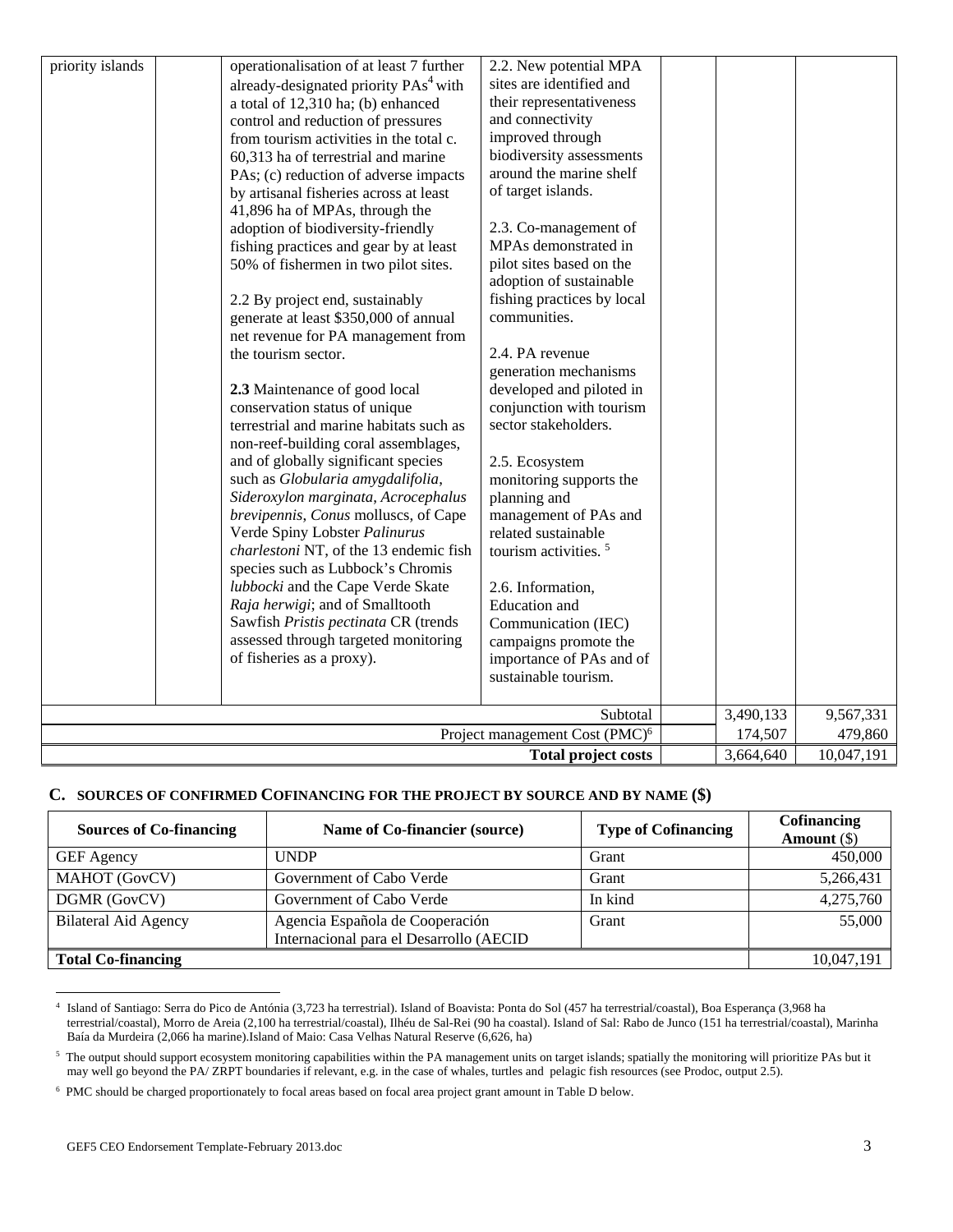### **D. TRUST FUND RESOURCES REQUESTED BY AGENCY, FOCAL AREA AND COUNTRY**<sup>1</sup>

| GEF<br>в.<br>Agenc           | Type of<br><b>Trust Fund</b> | <b>Focal Area</b> | <b>Country Name/</b><br>Global | <b>Grant Amount</b><br>$($ \$ $)$ $(a)$ | <b>Agency Fee</b><br>$(\text{S})^2$ | Total (\$)<br>$c=a+b$ |
|------------------------------|------------------------------|-------------------|--------------------------------|-----------------------------------------|-------------------------------------|-----------------------|
| <b>UNDP</b>                  | <b>GEF-TF</b>                | Biodiversity*     | Cabo Verde                     | 3.664.640                               | 348.141                             | 4.012.781             |
| <b>Total Grant Resources</b> |                              |                   | 3,664,640                      | 348,141                                 | 4,012,781                           |                       |

\* The Government of Cape Verde wishes to apply the STAR flexibility mechanism and use all resources **(**including funds remaining under the LD focal area**)** for BD objectives.

#### **F. CONSULTANTS WORKING FOR TECHNICAL ASSISTANCE COMPONENTS:**

| Component                        | <b>Grant Amount</b><br>(\$ | Cofinancing<br>(\$) | <b>Project Total</b><br>$\left( \text{\$}\right)$ |
|----------------------------------|----------------------------|---------------------|---------------------------------------------------|
| <b>International Consultants</b> | 855,000                    | 80,000              | 935,000                                           |
| National/Local Consultants       | 798,000                    | 30,000              | 828,000                                           |

#### **G. DOES THE PROJECT INCLUDE A "NON-GRANT" INSTRUMENT?** NO

 (If non-grant instruments are used, provide in Annex D an indicative calendar of expected reflows to your Agency and to the GEF/LDCF/SCCF/NPIF Trust Fund).

### **PART II: PROJECT JUSTIFICATION**

### **A. DESCRIBE ANY CHANGES IN ALIGNMENT WITH THE PROJECT DESIGN OF THE ORIGINAL PIF 7**

### **A.1 National strategies and plans or reports and assessments under relevant conventions, if applicable, i.e. N NBSAPs, national communications, TNAs, NCSA, NIPs, PRSPs, NPFE, Biennial Update Reports, etc.**

In the PIF the project was aligned with (among other national strategies) Cabo Verde's first National Biodiversity Strategy and Action Plan (NBSAP) from 1999, which concentrated on strengthening environmental policy; the creation of various legal instruments for the conservation and sustainable use of biodiversity; and the development of 46 protected areas. During the PPG it was possible to further align and harmonize the project with the NBSAP 2014-2030 (which is now in the final stage of approval) and revolves around three fundamental principles: i) the effective conservation and the integration of biodiversity values; ii) the involvement and participation of the whole society in the conservation and sustainable use of biodiversity; iii) and the fair and equitable sharing of benefits that will ensure the country's development and peoples' well-being. The new NBSAP will help to address numerous sectoral gaps and weaknesses in legal, institutional, operational programs, scientific knowledge and follow-up and monitoring.

In the tourism sector, the project will contribute to key elements of the National Strategic Plan for Tourism Development 2010-2013 (NSPTD) as already noted in the PIF. Furthermore the project is also aligned and anticipates some key elements of the new NSPDT (2014-2024), which is being currently developed with technical support from the United Nations World Tourism Organization (UNWTO). The new plan, in addition to guiding the long term development of tourism in Cabo Verde, will also recommend strategies to prevent or minimize negative socio-cultural, environmental, and economic impacts, and provide guidelines for sustainable tourism development.

Similarly, in the fisheries sector, as noted in the PIF, the project will contribute to the National Fisheries Resources Management Plan 2004-2014 (NFRMP). It is also compliant with the more recent Sectorial Letter for Fishery Policy (CPP), formalised since the PIF was approved (Resolution of the Government  $N^{\circ}17/2014$ ), which sets the main guidelines policy for fisheries development for the country.

<sup>7</sup> For questions A.1 –A.7 in Part II, if there are no changes since PIF and if not specifically requested in the review sheet at PIF stage, then no need to respond, please enter "NA" after the respective question.

GEF5 CEO Endorsement Template-February 2013.doc 4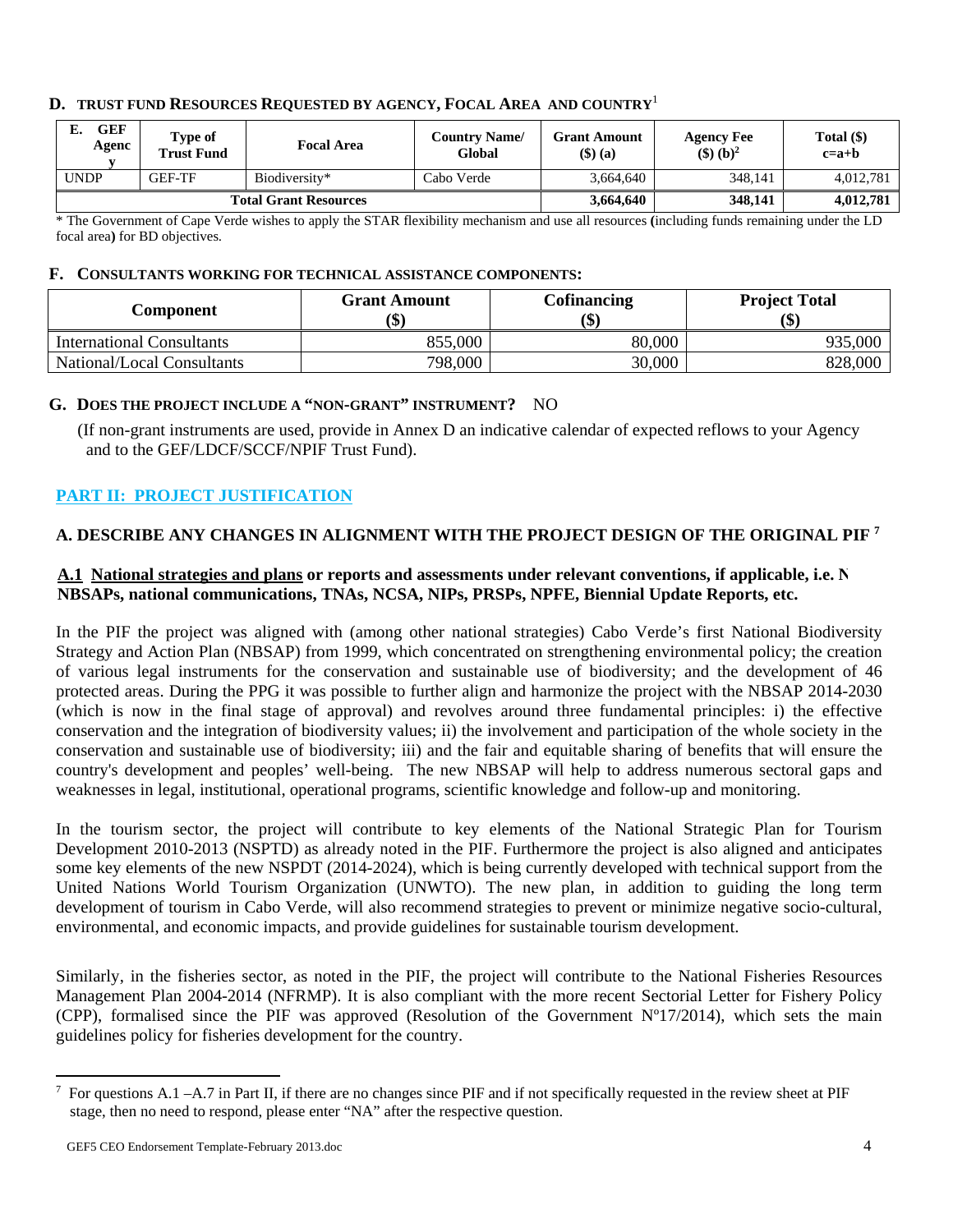### **A.2 GEF focal area and/or fund(s) strategies, eligibility criteria and priorities. N/A**

# **A.3 The GEF Agency's comparative advantage: N/A**

### **A.4 The baseline project and the problem that it seeks to address:**

The PIF provided a detailed description of the baseline situation and the problems to be addressed. These descriptions of the baseline projects largely remain valid. The following material developments have happened since the submission of the PIF:

- i. The total co-financing budget total has decreased by \$ 5,924,351 primarily due to the fact that (as of time of writing) the World Bank (WB) project on *Competitiveness for Tourism Development* is still under negotiation with the Government and has not yet been signed. The project was targeted for approval by the WB Board by June 2015 but this deadline has now slipped and the project is still under negotiation. As such we cannot obtain a confirmed cofinance letter for the GEF at this time but consultations with relevant WB staff overseeing the project have confirmed that they do expect the project to be approved in the next 2-3 months for an indicative budget of \$10 million USD. Coordination has taken place as regards the design of the two projects and it can expected that a cofinance letter will materialize from the WB in due course. Two strategic pillars were identified during the PPG phase for collaboration between the two projects: (a) the integration of biodiversity conservation objectives in the WB-supported preparation of a Strategic Environmental and Social Assessment (SESA) for the tourism value chain; and (b) the introduction of strong environmental criteria in the design and implementation of a quality label for small accommodation establishments (to be supported by the WB project).
- ii. Aside from the WB contribution, compared to PIF stage the co-finance has otherwise increased by \$55,000 because funds earmarked for the PPG by AECID were not spent but have been confirmed and transferred for disbursement during the implementation phase of the project (year 1). The AECID co-finance has been confirmed and the letter is forthcoming.
- iii. The proposed total duration of the project has been extended from 48 months to 60 months. This is based on past experience from implementing UNDP/GEF projects in the country and the fact that some activities earmarked for the PPG will now be done during the first year of implementation. This should afford more time to optimise crosssectoral coordination mechanisms involving various ministries and other stakeholders that are needed at the project outset. The synergetic collaboration of key project partners towards the improvement of the legal, policy and institutional frameworks is a key element of the project strategy to ensure the mainstreaming of biodiversity conservation principles into the tourism sector.
- iv. The UNDP-GEF Project "Consolidation of Cape Verde's Protected Areas System, SPWA-BD", on which this project partially builds upon, has been completed. The Terminal Evaluation (TE) has not yet been conducted (it is due to start in September 2015) so the design of the current project could not benefit from a systematic analysis of its accomplishments and shortcomings; however project staff from that project were heavily involved in the design of this project and shared lessons learned and all data collected to date. A main concern, already highlighted in the MTR, is that the projected establishment of a PA Autonomous Agency (PAAA) has not yet been achieved. Although a specific proposal for the creation of such an institution has been submitted to the Council of Ministers, the latest indications suggest it is unlikely that the agency will be established in the foreseeable future. This considerably weakens the sustainability of the project's results, and implies that for the foreseeable future the PA system will continue to rely on ad-hoc government transfers and that the National Directorate of the Environment (DNA) will be required to continue to support PA operations and management (this has been duly noted in the risk matrix for the current project). On the other hand, it should be stressed that there is no danger of an institutional vacuum given that MAHOT/DNA remains in firm charge of all protected areas in Cabo Verde as has been the case prior to the proposed establishment of the PAAA. Important tools such as the National PA System and Zoning Strategy and a National PA System Business Plan have been developed and MAHOT/DNA is progressively being capacitated to coordinate and enforce integrated, nation-wide, PA planning and management; all of these plans and knowledge can easily be transferred to a new PAAA set-up once it is established. The current project is built upon and aims to capitalize on these achievements even in the near-term absence of the PAAA structure. Moreover the design of the current project builds upon the following key accomplishments which have featured in the recently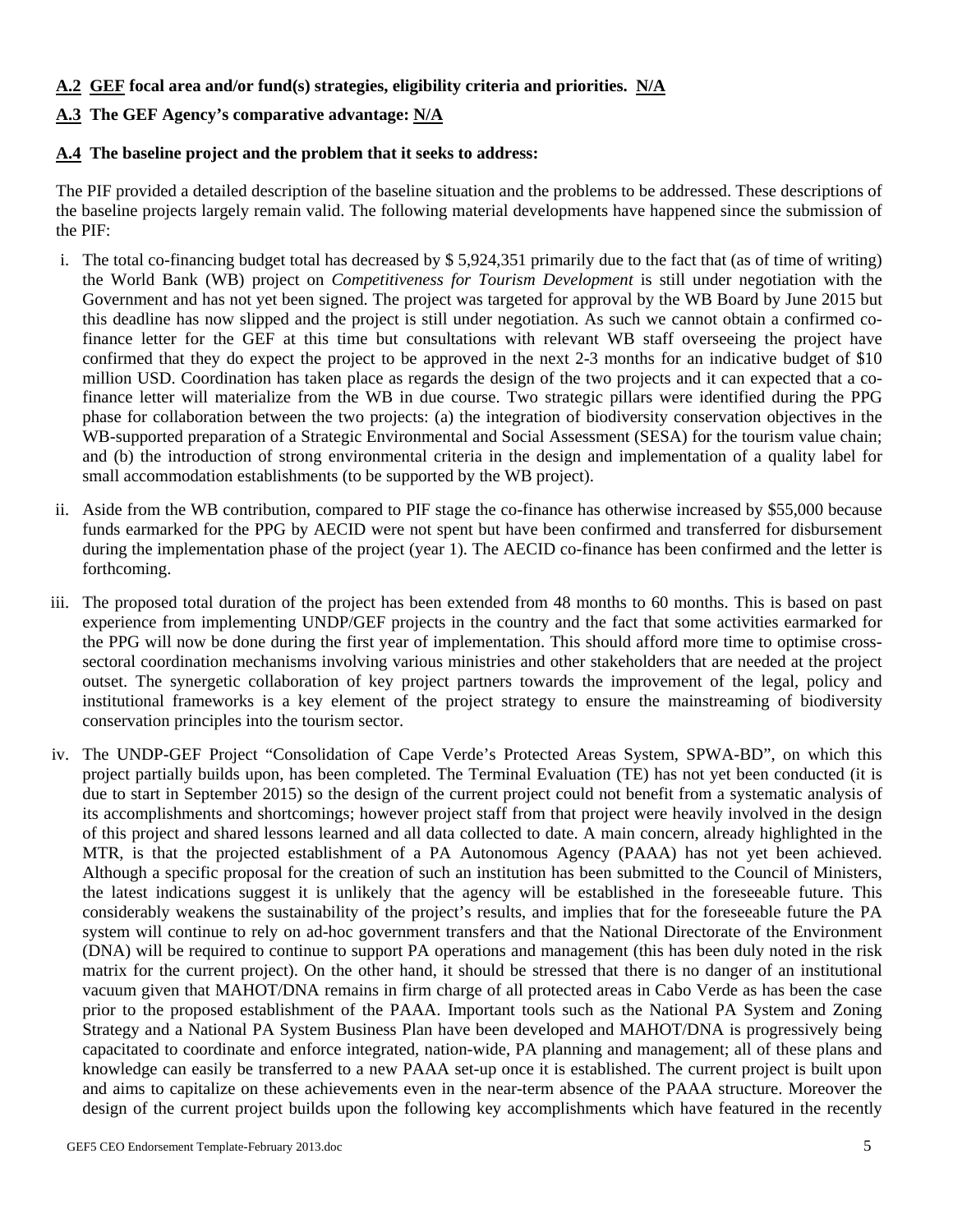completed project: (a) the strong legal basis established for target protected areas; (b) the continued strong support from MAHOT/DNA as the Executing Agency; (c) the recruitment and training of core staff for the island PA management units; (d) the establishment of PA Advisory Councils on target islands; (e) the know-how and experience gained in developing PA Management Plans and Ecotourism Plans; and (f) the wide cross-sectoral representation in the Steering and Technical Advisory Committees associated with the project. However risks associated with the PAAA status have been captured under a new risk in the updated risk log (see Section A.6 of the CEO ER and Section 3 of the Prodoc).

- v. As mentioned in the Prodoc, the government introduced a Touristic Contribution Tax (TCT) in late 2013 in order to reinforce financing for the sector, and created a Tourism Social Sustainability Fund, whose objective is to leverage interventions that strengthen the quality of the destination using TCT revenues. Tourism receipts grew from  $\epsilon$ 129 million 2006 (c. USD 164 m) to  $\text{\textsterling}06.5$  million in 2013 (c. USD 399 m), according to the Bank of Cabo Verde (BCV). Given that the TCT generated a total of  $\bigoplus$ , 26 million (c. USD 8,6 m) in 2014, capturing just a small proportion of this could provide a tremendous boost to financing sustainable tourism and protected area management. At present, biodiversity conservation principles are not part of the eligibility requirements and none of these funds are channeled to biodiversity-related activities. The project proposes to assist in reviewing the TCT overnight stay tax of  $\mathcal Q$  (c. USD 2,20), in order make tourism and biodiversity initiatives promoting sustainability eligible to receive a portion of the monies accrued from these instruments. Funds generated from the TCT have not (as yet) been counted as part of the Government co-finance for this project (i.e. under Table C) but if biodiversity conservation principles become part of the eligibility requirements and TCT funds are subsequently channeled to biodiversity-related activities those resources will be monitored and counted as additional materialized co-financing during project implementation.
- vi. The project will build on Cabo Verde's Sustainability Strategy, to supplement the current budget for managing PAs with revenue from tourism user fees. The Cabo Verde Sustainability Strategy provides a financial strategy and plan for the country's protected areas, contributing to the CBD Program of Work on Protected Areas, and providing a step towards the consolidation of the national system of PAs (which was the object of the previous GEF/UNDP project). The strategy focusses on components for financing biodiversity conservation considering all potential funding sources, engaging all stakeholder types, and mitigating (where possible) all risks (i.e. donor dependency). The Sustainability Strategy for Cabo Verde predicts that protected area entry fees and special user fees could generate USD 50.000 per year, and that tourism concessions and tourism services could generate USD 800.000 per year. The project will focus on the design and piloting of user fee collection systems relating to entry fees, special user fees, and concession fees. A competitive tourism concessioning and license award process for PAs will also be designed, in line with international best practice. The design will ensure preferential weighting to operators proposing to co-manage destinations, and those with strong biodiversity plans and sustainability credentials will be accorded priority. Similar to the situation with TCT, these sources of funding are not yet counted as confirmed cofinancing under Table C but if they materialize will be reported on as additional materialized co-financing during implementation.

### **A. 5 Incremental /Additional cost reasoning: describe the incremental (GEF Trust Fund/NPIF) or additional (LDCF/SCCF) activities requested for GEF/LDCF/SCCF/NPIF financing and the associated global environmental benefits (GEF Trust Fund) or associated adaptation benefits (LDCF/SCCF) to be delivered by the project**

In general the project design conforms with the overall objective, outcomes, components and GEF budget indicted in the PIF. The majority of quantitative targets set in the PIF have been maintained or increased. The main changes in the project the PIF are at output level. Based on the PPG study and associated widespread consultations with all key stakeholders, the project's proposed outputs have been streamlined and revised as follows: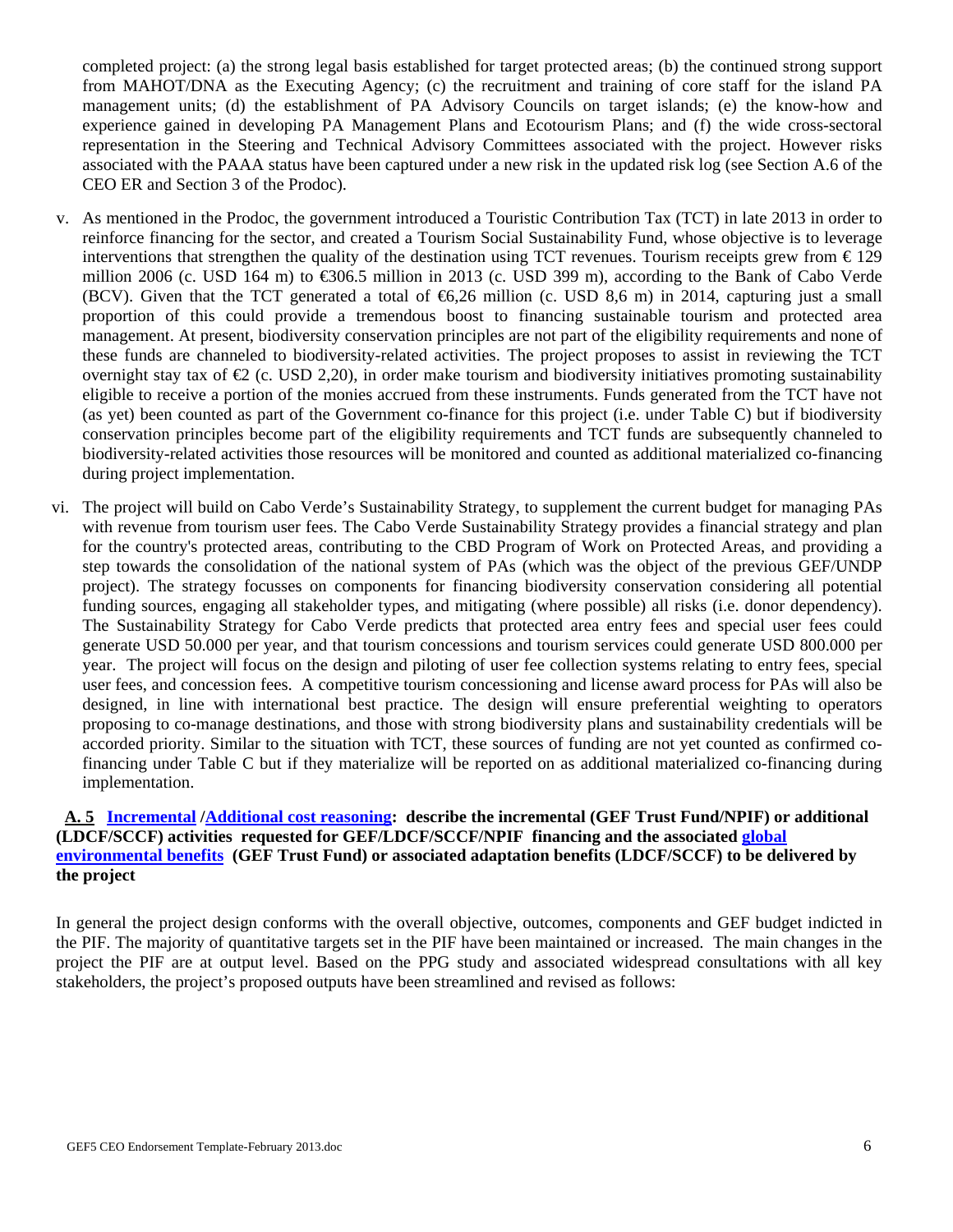### **Table - Comparison in Outputs (disaggregated by Component) from PIF to CEO Endorsement Request**

| <b>Component</b>                                                                                                         | <b>Outputs at PIF stage</b>                                                                                                                                                                                                                                                                                                                                                                                                                                                                                                                                                                                                                                                                                                                                                                                                                                                                                                                                                                                                                                                                                                                                                                                                                                                                                                                                                                                                                                                                                                                                                                                                                                                                                                                                                                                                                                                                                                                                        | <b>Outputs at CEO ER</b>                                                                                                                                                                                                                                                                                                                                                                                                                                                                                                                                                                                                                                                                                                                                                                                                                                           | <b>Comments</b>                                                                                                                                                                                                                                                                                                                                                                                                           |
|--------------------------------------------------------------------------------------------------------------------------|--------------------------------------------------------------------------------------------------------------------------------------------------------------------------------------------------------------------------------------------------------------------------------------------------------------------------------------------------------------------------------------------------------------------------------------------------------------------------------------------------------------------------------------------------------------------------------------------------------------------------------------------------------------------------------------------------------------------------------------------------------------------------------------------------------------------------------------------------------------------------------------------------------------------------------------------------------------------------------------------------------------------------------------------------------------------------------------------------------------------------------------------------------------------------------------------------------------------------------------------------------------------------------------------------------------------------------------------------------------------------------------------------------------------------------------------------------------------------------------------------------------------------------------------------------------------------------------------------------------------------------------------------------------------------------------------------------------------------------------------------------------------------------------------------------------------------------------------------------------------------------------------------------------------------------------------------------------------|--------------------------------------------------------------------------------------------------------------------------------------------------------------------------------------------------------------------------------------------------------------------------------------------------------------------------------------------------------------------------------------------------------------------------------------------------------------------------------------------------------------------------------------------------------------------------------------------------------------------------------------------------------------------------------------------------------------------------------------------------------------------------------------------------------------------------------------------------------------------|---------------------------------------------------------------------------------------------------------------------------------------------------------------------------------------------------------------------------------------------------------------------------------------------------------------------------------------------------------------------------------------------------------------------------|
| 1. Mainstream<br>biodiversity into<br>tourism planning<br>and operations at<br>national level and<br>on priority islands | 1.1 Direct adverse impacts of tourism<br>infrastructure development on biodiversity<br>and land/sea-scapes (primarily loss,<br>degradation and severe disturbance of<br>critical habitats) are avoided, reduced or<br>compensated in at least the 137,255 ha of<br>national terrestrial and marine PAs <sup>8</sup> and<br>all Tourism Protected and Reserve Areas<br>(ZRPT) areas:<br>(a) at least 80% of new tourism-related<br>infrastructural developments and hotels<br>are consistent with SEA recommendations<br>and apply rigorous EIAs whose<br>conclusions are respected in the<br>permitting process;<br>(b) at least a 50% reduction in<br>environmental infractions during the<br>construction and operational phases<br>achieved through monitoring and<br>enforcement;<br>(c) harmful new infrastructure<br>development in critical habitats inside and<br>immediately adjacent to protected areas is<br>prevented.<br>(baselines and targets to be defined during<br>PPG)<br>In the targeted islands Santiago, Sal,<br>Boavista and Maio:<br>1.2 Adoption of and compliance with the<br>selected sustainable and biodiversity-<br>friendly tourism certification systems by:<br>(i) at least 30% of new tourism-related<br>infrastructural developments, hotels and<br>tourism service providers and (ii) at least<br>80% of NB/BFT operators, reducing the<br>biodiversity impacts caused by<br>inappropriate practices from tourists and<br>tourism establishments, most notably<br>disturbance effects affecting sensitive<br>animal and plant species, habitat<br>degradation and over-exploitation of<br>resources (e.g. from quad biking or boat<br>anchoring; baselines and targets to be<br>defined during PPG).<br>1.3 Maintenance of good conservation<br>status and limited disturbance of globally<br>unique coastal habitats and of Humpback<br>whales and sea turtles in foraging and<br>breeding areas. Specific indicators (e.g. # | 1.1 : Strengthened government<br>capacity to integrate biodiversity<br>into the tourism sector,<br>including compliance,<br>monitoring and enforcement<br>1.2: Policy mainstreaming<br>committees overseeing<br>coherence between tourism<br>development and biodiversity<br>management.<br>1.3: Cross-sectoral planning<br>integrates biodiversity<br>conservation objectives, and<br>Strategic Environmental<br>Assessments (SEAs) conducted<br>in priority areas.<br>1.4: Economic incentives and<br>enforcement measures are<br>strengthened to promote the<br>adoption of sustainable tourism<br>practices.<br>1.5: Best-practice standards for<br>sustainable tourism and<br>voluntary certification<br>established and operational.<br>1.6: A biodiversity offset<br>mechanism established and<br>integrated in the planning and<br>development of tourism. | The 3 outputs and 9 sub-<br>outputs in the PIF have been<br>streamlined and fine-tuned as<br>6 outputs.<br>The quantitative targets<br>detailed in the PIF sub-<br>outputs have now been<br>captured in the definition of<br>indicators of the project's<br><b>Results Framework (see</b><br>Section 3, of the Project<br>Document).<br>A full description of the<br>outputs is provided in Section<br>2.3 of the Prodoc. |

 8 49,897 ha of terrestrial and coastal and 87,358 ha of marine PA area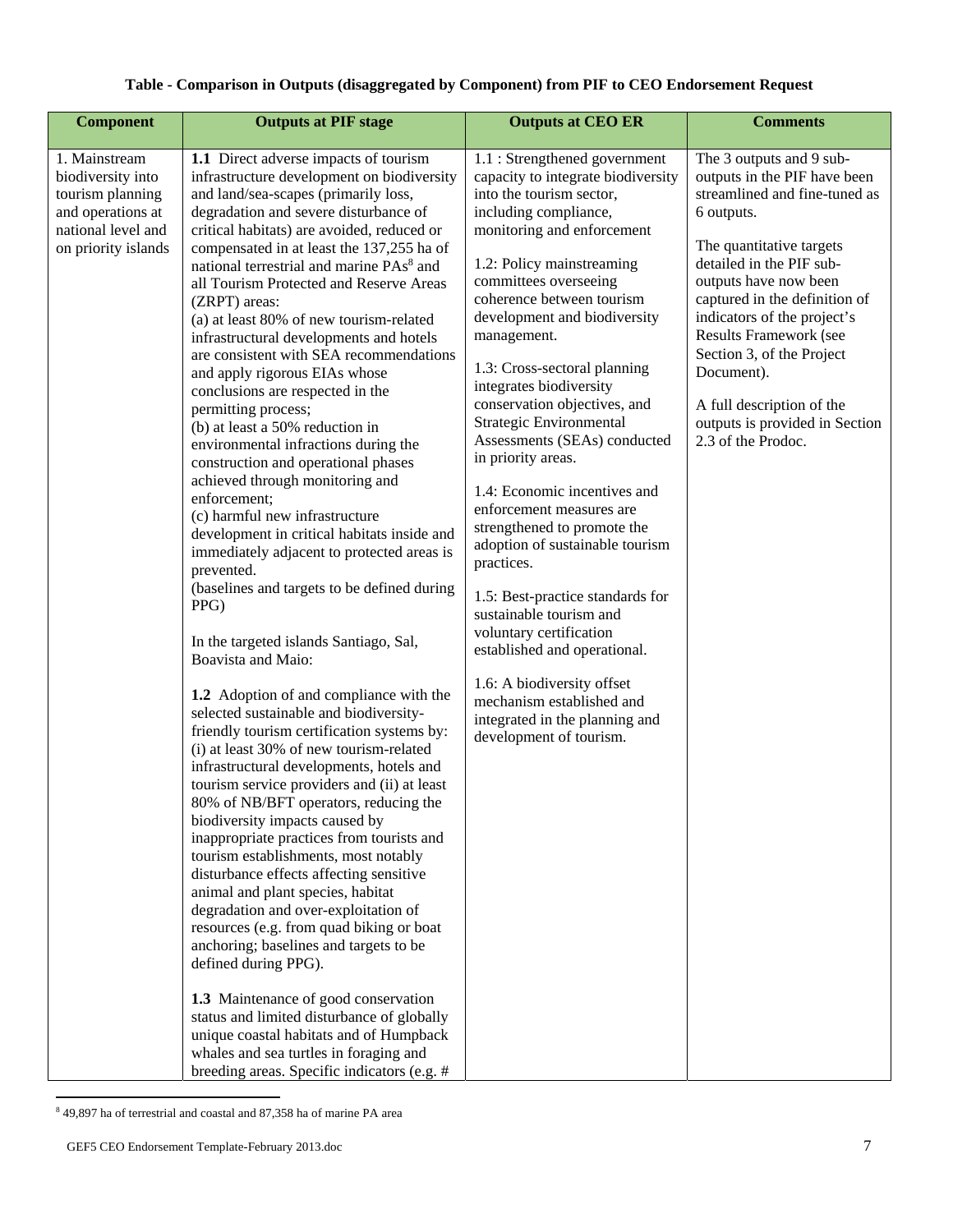|                                                                                                 | turtle nests, # surviving hatchlings, #<br>whale sightings - baselines and targets to<br>be defined during PPG).                                                                                                                                                                                                                                                                                                                                                                                                                                                                                                                                                                                                                                                                                                                                                                                                                                                                                                                                                                                                                                                                                                                                                                                                                                                                                                                                                                                                                                                                                         |                                                                                                                                                                                                                                                                                                                                                                                                                                                                                                                                                                                                                                                                                                                                                                                                                                                                           |                                                                                                                                                                                                                                                                                                                                                                                                                                                                                                                                                                                                                                                                                                                                          |
|-------------------------------------------------------------------------------------------------|----------------------------------------------------------------------------------------------------------------------------------------------------------------------------------------------------------------------------------------------------------------------------------------------------------------------------------------------------------------------------------------------------------------------------------------------------------------------------------------------------------------------------------------------------------------------------------------------------------------------------------------------------------------------------------------------------------------------------------------------------------------------------------------------------------------------------------------------------------------------------------------------------------------------------------------------------------------------------------------------------------------------------------------------------------------------------------------------------------------------------------------------------------------------------------------------------------------------------------------------------------------------------------------------------------------------------------------------------------------------------------------------------------------------------------------------------------------------------------------------------------------------------------------------------------------------------------------------------------|---------------------------------------------------------------------------------------------------------------------------------------------------------------------------------------------------------------------------------------------------------------------------------------------------------------------------------------------------------------------------------------------------------------------------------------------------------------------------------------------------------------------------------------------------------------------------------------------------------------------------------------------------------------------------------------------------------------------------------------------------------------------------------------------------------------------------------------------------------------------------|------------------------------------------------------------------------------------------------------------------------------------------------------------------------------------------------------------------------------------------------------------------------------------------------------------------------------------------------------------------------------------------------------------------------------------------------------------------------------------------------------------------------------------------------------------------------------------------------------------------------------------------------------------------------------------------------------------------------------------------|
| 2. Expanding and<br>strengthening the<br>coastal and marine<br>PA estate in<br>priority islands | In the targeted islands Santiago, Sal,<br>Boavista and Maio <sup>9</sup> :<br>2.1 Enhanced protection of endemic and<br>globally threatened species and key<br>habitats through: (a) full<br>operationalisation of at least 7 further<br>already-designated priority PAs <sup>10</sup> with a<br>total of 12,310 ha; (b) enhanced control<br>and reduction of pressures from tourism<br>activities in the total c. 60,313 ha of<br>terrestrial and marine PAs; (c) reduction<br>of adverse impacts by artisanal fisheries<br>across at least 41,896 ha of MPAs,<br>through the adoption of biodiversity-<br>friendly fishing practices and gear by at<br>least 50% of fishermen in two pilot sites.<br>To be reflected in increases in METT<br>scores (baseline and target to be set during<br>PPG) demonstrating satisfactory<br>improvements.<br>2.2 By project end, sustainably generate at<br>least \$350,000 of annual net revenue for<br>PA management from the tourism sector.<br>2.3 Maintenance of good local<br>conservation status of unique terrestrial<br>and marine habitats such as non-reef-<br>building coral assemblages, and of<br>globally significant species such as<br>Globularia amygdalifolia, Sideroxylon<br>marginata, Acrocephalus brevipennis,<br>Conus molluscs, of Cape Verde Spiny<br>Lobster Palinurus charlestoni NT, of the<br>13 endemic fish species such as<br>Lubbock's Chromis lubbocki and the<br>Cape Verde Skate Raja herwigi; and of<br>Smalltooth Sawfish Pristis pectinata CR<br>(trends assessed through targeted<br>monitoring of fisheries as a proxy). | 2.1: Operationalization of PA<br>management on target islands<br>and establishment of designated<br>priority Protected Areas.<br>2.2: New potential MPA sites<br>are identified and their<br>representativeness and<br>connectivity improved through<br>biodiversity assessments around<br>the marine shelf of target<br>islands.<br>2.3: Co-management of MPAs<br>demonstrated in pilot sites based<br>on the adoption of sustainable<br>fishing practices by local<br>communities.<br>2.4: PA revenue generation<br>mechanisms developed and<br>piloted in conjunction with<br>tourism sector stakeholders.<br>2.5: Ecosystem monitoring<br>supports the planning and<br>management of PAs and related<br>sustainable tourism activities.<br>2.6: Information, Education and<br>Communication (IEC) campaigns<br>promote the role of PAs and of<br>sustainable tourism. | All outputs/ sub-outputs in<br>the PIF have been maintained<br>but have been expanded and<br>broken down as outputs 2.1 -<br>2.5.<br>Quantitative sub-output<br>targets listed in the PIF have<br>been transposed as indicator<br>baselines and targets in the<br>project's results framework<br>(e.g. for output 2.1 see<br>indicators 1 and 2).<br>A further individual output<br>$(2.6)$ was added during the<br>course of the PPG, based on<br>the need identified in<br>collaboration with key<br>project partners during the<br>PPG to more effectively<br>promote the role of Protected<br>Areas and of sustainable<br>tourism in Cabo Verde<br>through strengthened<br>Information and<br>Communication tools and<br>activities. |

It is important to note that some of the baseline indicators, baselines and targets for the GEBs that were supposed to be defined during the PPG (as noted in the PIF) were not completed due to logistical complications encountered during the PPG phase and the fact that co-financing to be provided for AECID for the proposed baseline studies was not realized during the PPG and moved to the implementation phase (specifically the three metrics that are missing, are indicators to measure increasing pressure from tourism and artisanal fisheries negatively impacting globally important habitats; population size/density of selected globally significant species; and frequency of activities causing negative impacts on biodiversity e.g. quad biking and boat anchoring). This work will nevertheless be done during the first year of the

 9 Islands and exact PAs will be confirmed during PPG, subject to the criteria specified on biodiversity significance, threat from tourism or fisheries, co-finance,

social feasibility, etc. (see §19).<br><sup>10</sup> Santiago: Serra do Pico de Antónia (3,723 ha terrestrial), Boavista: Ponta do Sol (457 ha terrestrial/coastal), Boa Esperança (3,968 ha terrestrial/coastal), Morro de Areia (2,100 ha terrestrial/coastal), Ilhéu de Sal-Rei (90 ha coastal). Sal: Rabo de Junco (151 ha terrestrial/coastal), Marinha Baía da Murdeira (2,066 ha marine).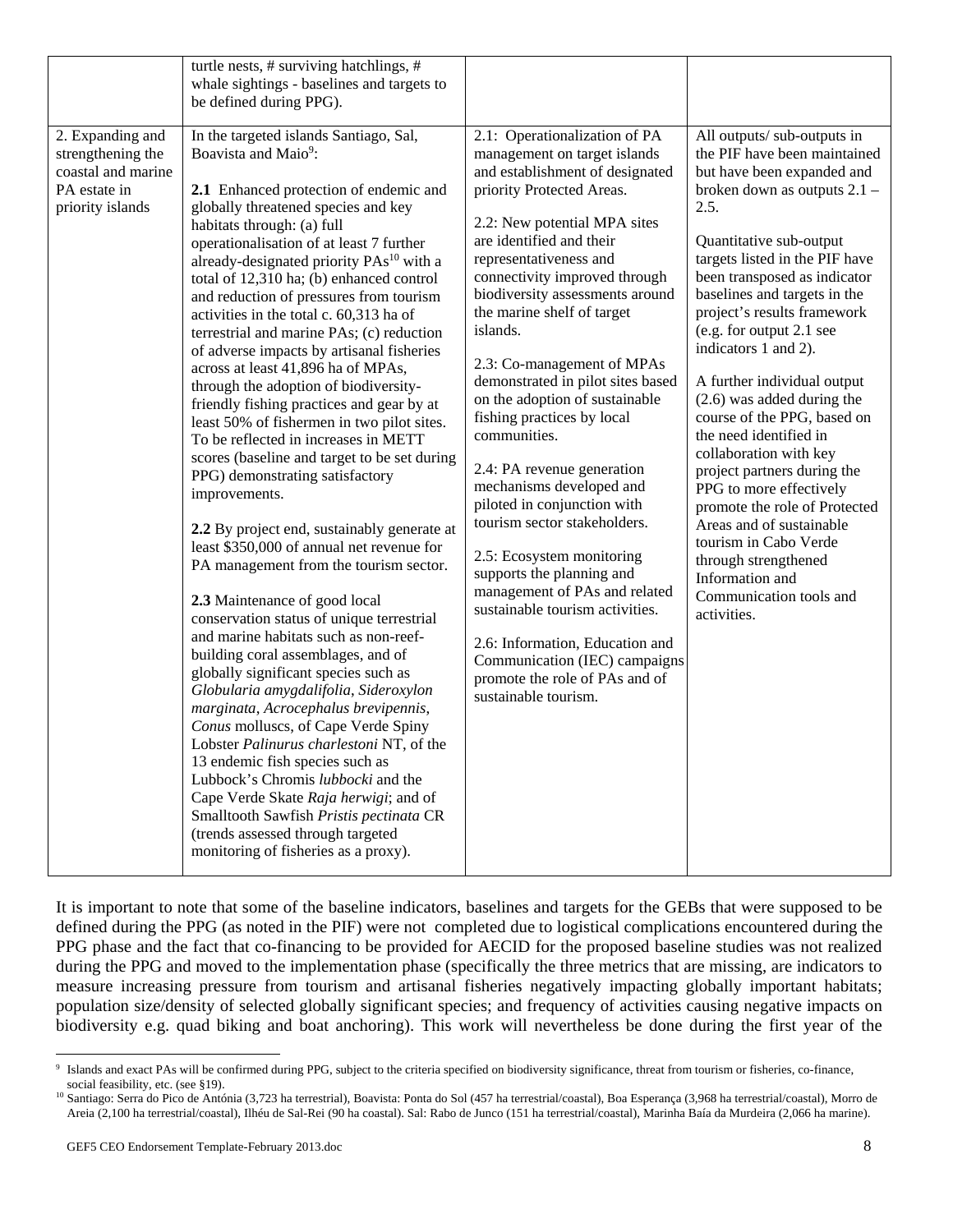project and the results framework will be adjusted accordingly; AECID funds that were not spent during the PPG have been confirmed and transferred for disbursement during year 1 of project implementation.

### **A.6 Risks, including climate change, potential social and environmental risks that might prevent the project objectives from being achieved, and measures that address these risks:**

The five risks identified in the PIF have been reassessed during the PPG study and the mitigation measures reviewed and updated. For four of these risks, the overall assessment is "medium" while for one it is "Low".

Three further risks were identified during the PPG and assessed as follows (see Prodoc, Section 3 for Offline Risk Log):

| <b>IDENTIFIED RISKS AND</b><br><b>CATEGORY</b>                                                                                                                                                                                                                                                                                                                                                                                                                                                                                                                                                                                                                                                                                                                                       | <b>IMPACT</b> | <b>PROBABILITY</b>   | <b>RISK</b><br><b>ASSESSMENT</b> | <b>MITIGATION MEASURES</b>                                                                                                                                                                                                                                                                                                                                                                                                                                                                                                                                                                                                                                                                                                                                                                                                                                                                                                                                                                                                                                   |
|--------------------------------------------------------------------------------------------------------------------------------------------------------------------------------------------------------------------------------------------------------------------------------------------------------------------------------------------------------------------------------------------------------------------------------------------------------------------------------------------------------------------------------------------------------------------------------------------------------------------------------------------------------------------------------------------------------------------------------------------------------------------------------------|---------------|----------------------|----------------------------------|--------------------------------------------------------------------------------------------------------------------------------------------------------------------------------------------------------------------------------------------------------------------------------------------------------------------------------------------------------------------------------------------------------------------------------------------------------------------------------------------------------------------------------------------------------------------------------------------------------------------------------------------------------------------------------------------------------------------------------------------------------------------------------------------------------------------------------------------------------------------------------------------------------------------------------------------------------------------------------------------------------------------------------------------------------------|
| POLITICAL.<br>Lack of coordinated<br>political support for a<br>strengthened biodiversity<br>conservation agenda in<br>Cabo Verde and an<br>expanded national system of<br>terrestrial and marine PAs.                                                                                                                                                                                                                                                                                                                                                                                                                                                                                                                                                                               | High          | Moderate             | High                             | The project will support the establishment of an Inter-<br>Ministerial Technical Committee (IMTC) involving<br>MAHOT, MTIE and the Ministry of Infrastructure<br>and Maritime Economy (MIEM) to ensure synergetic<br>collaboration and effective coordination of efforts by<br>these three key project partners. The project will also<br>target other relevant institutions and the private sector<br>to catalyze support for the national PA system, as<br>well as implement IEC campaigns finely adapted to<br>the profile of key target groups.                                                                                                                                                                                                                                                                                                                                                                                                                                                                                                          |
| <b>POLITICAL</b><br>The projected establishment<br>of a PA Autonomous<br>$Agency - an output of the$<br><b>UNDP-GEF Project</b><br>"Consolidation of Cape<br>Verde's Protected Areas<br>System, SPWA-BD" - has<br>not yet been achieved.<br>Although a specific proposal<br>for the creation of such an<br>institution has been<br>submitted to the Council of<br>Ministers, the latest<br>indications suggest it is<br>unlikely that the agency will<br>be established in the<br>foreseeable future. This<br>implies that for the<br>foreseeable future the PA<br>system will continue to rely<br>on ad-hoc government<br>transfers and that the<br>National Directorate of the<br>Environment (DNA) will be<br>required to continue to<br>support PA operations and<br>management. | Medium        | Moderately<br>Likely | Medium                           | Although the current situation is sub-optimal as<br>regards long-term institutional sustainability of a self-<br>sustaining autonomous PA system, there is no critical<br>danger of an institutional vacuum in the short-to<br>medium-term given that MAHOT/DNA remains in<br>firm charge of all protected areas in Cabo Verde as<br>has been the case prior to the proposed establishment<br>of the PAAA. Important tools such as the National<br>PA System and Zoning Strategy and a National PA<br>System Business Plan have been developed and<br>MAHOT/DNA is progressively being capacitated to<br>coordinate and enforce integrated, nation-wide, PA<br>planning and management; all of these plans and<br>knowledge can easily be transferred to a new PAAA<br>set-up once it is established (in whatever form that<br>may take). The current project is built upon and aims<br>to capitalize on these achievements even in the near-<br>term absence of the PAAA structure and therefore has<br>taken this risk into account in its project design. |
| OPERATIONAL.<br>Insufficient mobilization of<br>PA staff and other resources                                                                                                                                                                                                                                                                                                                                                                                                                                                                                                                                                                                                                                                                                                         | High          | Low                  | High                             | The project will support the recruitment of permanent<br>staff at central and at island levels, and the<br>establishment of critical PA infrastructure and                                                                                                                                                                                                                                                                                                                                                                                                                                                                                                                                                                                                                                                                                                                                                                                                                                                                                                   |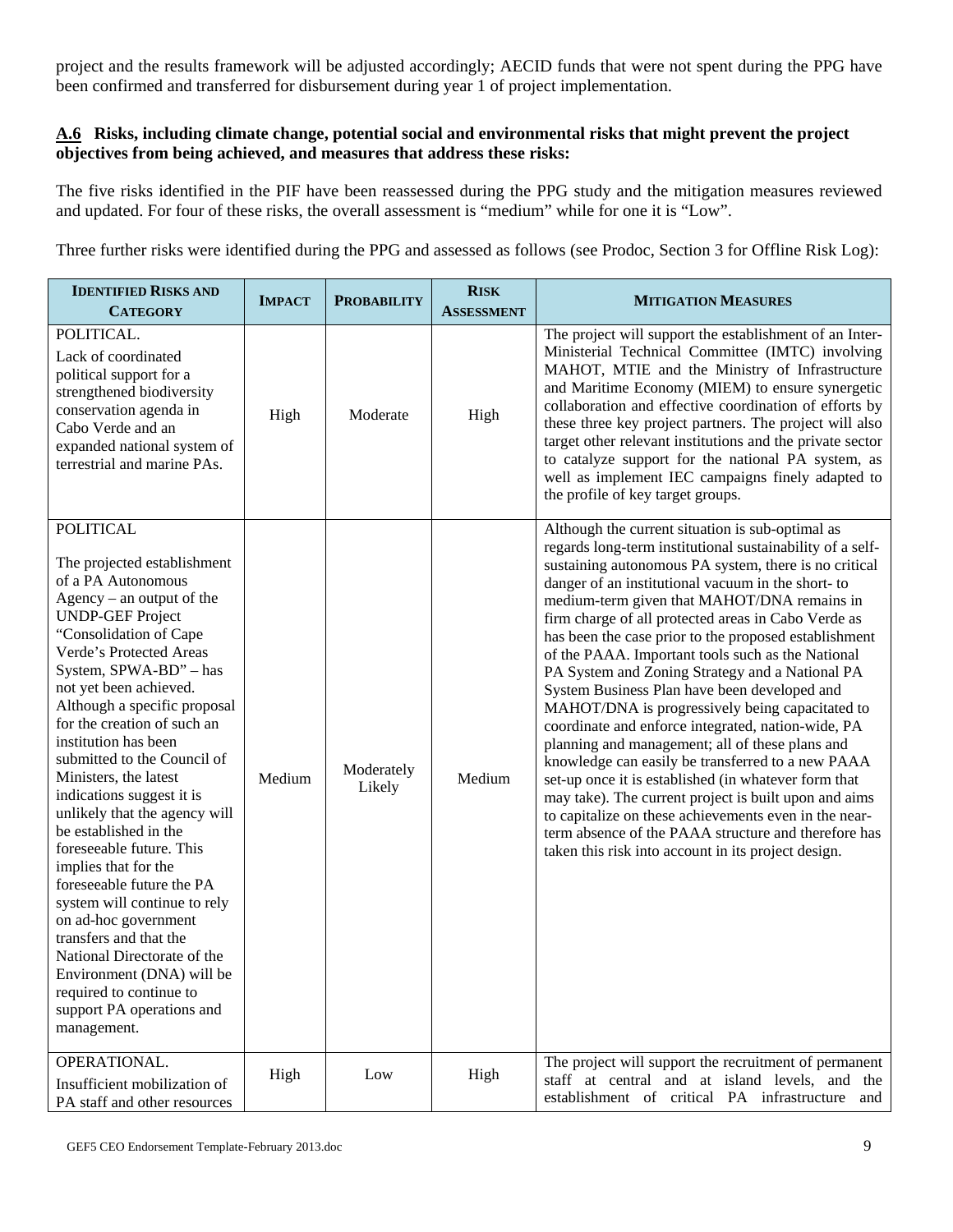| <b>IDENTIFIED RISKS AND</b><br><b>CATEGORY</b>                                              | <b>IMPACT</b> | <b>PROBABILITY</b> | <b>RISK</b><br><b>ASSESSMENT</b> | <b>MITIGATION MEASURES</b>                                                                                                                                                                                                                                                                                                  |
|---------------------------------------------------------------------------------------------|---------------|--------------------|----------------------------------|-----------------------------------------------------------------------------------------------------------------------------------------------------------------------------------------------------------------------------------------------------------------------------------------------------------------------------|
| to sustain the<br>operationalization and<br>further expansion of the<br>national PA system. |               |                    |                                  | facilities and to operationalize the national system of<br>PAs in priority islands. This personnel will initially<br>be recruited with support from the project using a<br>salary scale which is in line with that of the<br>MAHOT/DNA in order to facilitate their progressive<br>integration into the government payroll. |

### **A.7 Coordination with other relevant GEF financed initiatives.**

In addition to coordination arrangements already outlined in the PIF, the project will also ensure coordination of efforts and share practical experiences with the UNDP/GEF Energy efficiency project in Cabo Verde (Project ID: 00087601; PIMS 4996). Collaboration will particularly focus on aspects such as sustainable construction practices and associated regulations supported under that project (through the introduction of EE standards and a labelling guidelines) that could also be promoted by this project in the tourism sector.

### **B. ADDITIONAL INFORMATION NOT ADDRESSED AT PIF STAGE:**

### **B.1 Describe how the stakeholders will be engaged in project implementation.**

Project design was a highly participatory process, in line with UNDP's and GEF's requirements. The PPG phase included bilateral consultations with the project's key stakeholders at the national and local levels. Extensive field trips to project intervention sites were conducted and consultations held with local authorities, community representatives and the private sector. A national workshop was organized to discuss and validate the proposed structure of the project as well as key activity streams and management arrangements. <sup>11</sup> A Stakeholder Involvement Plan has been developed and is summarized below.

| Ministry of Environment,<br>Housing and Land Planning<br>(MAHOT): National<br>Directorate for<br>Environment (DNA)               | The MAHOT/DNA will be the leading executing partner for the project and hosts Cabo Verde's<br>GEF Focal Points. DNA is responsible for environmental regulations and management and will<br>be pivotal in integrating biodiversity in tourism development permitting processes as it oversees<br>EIAs. DNA oversees the Natural Resource Conservation Department (DCRN), which is in<br>charge of biodiversity monitoring and management in PAs. DNA also oversees the national PAs<br>network, including tourism development within them. These responsibilities will be assumed by<br>the future Protected Areas Autonomous Authority (PAAA). MAHOT/DNA oversee the<br>Protected Area Management Units (PAMU) on each island. Advisory forums of local<br>stakeholders convene through the (Advisory Councils for Protected Areas) ACPAs, to support |
|----------------------------------------------------------------------------------------------------------------------------------|--------------------------------------------------------------------------------------------------------------------------------------------------------------------------------------------------------------------------------------------------------------------------------------------------------------------------------------------------------------------------------------------------------------------------------------------------------------------------------------------------------------------------------------------------------------------------------------------------------------------------------------------------------------------------------------------------------------------------------------------------------------------------------------------------------------------------------------------------------|
| Ministry of Tourism,<br><b>Industry and Business</b><br>Development (MTIDE):<br>General Directorate for                          | the PAMU <sub>s</sub> .<br>MTIDE/DGT are responsible for supporting and promoting the tourism industry and for<br>establishing a coherent legal, regulatory and enabling framework for tourism development. These<br>agencies are therefore critically important in the context of avoiding/reducing/offsetting negative<br>environmental impacts of tourism projects at the planning, development, licensing and                                                                                                                                                                                                                                                                                                                                                                                                                                      |
| Tourism (DGT)                                                                                                                    | operational stages. The DGT is responsible for Cabo Verde's overall tourism product, and also<br>for the promotion of sustainable tourism operations and the adoption of related certifications and<br>standards, and verification mechanisms.                                                                                                                                                                                                                                                                                                                                                                                                                                                                                                                                                                                                         |
| Ministry of Infrastructure<br>and Maritime Economy<br>(MIEM), and with its<br>Directorate General for<br>Marine resources (DGRM) | The DGRM plans, coordinates and executes actions in the marine resources sector; develops<br>resources and marine management plans; and elaborates the necessary laws and regulatory<br>mechanisms. The National Fisheries Council (CNP) and National Institute for Fisheries<br>Development (INDP) are further relevant public institutions promoting, monitoring, conducting<br>research on, and investing in the fisheries sector in Cabo Verde. The ACOPESCA, based at São                                                                                                                                                                                                                                                                                                                                                                         |

#### **Principal stakeholders and their roles and responsibilities**

<sup>&</sup>lt;sup>11</sup> Project Preparation Grant (PPG) - Memorandum N.1 (mission  $19/2/2015 - 5/3/2015$ ).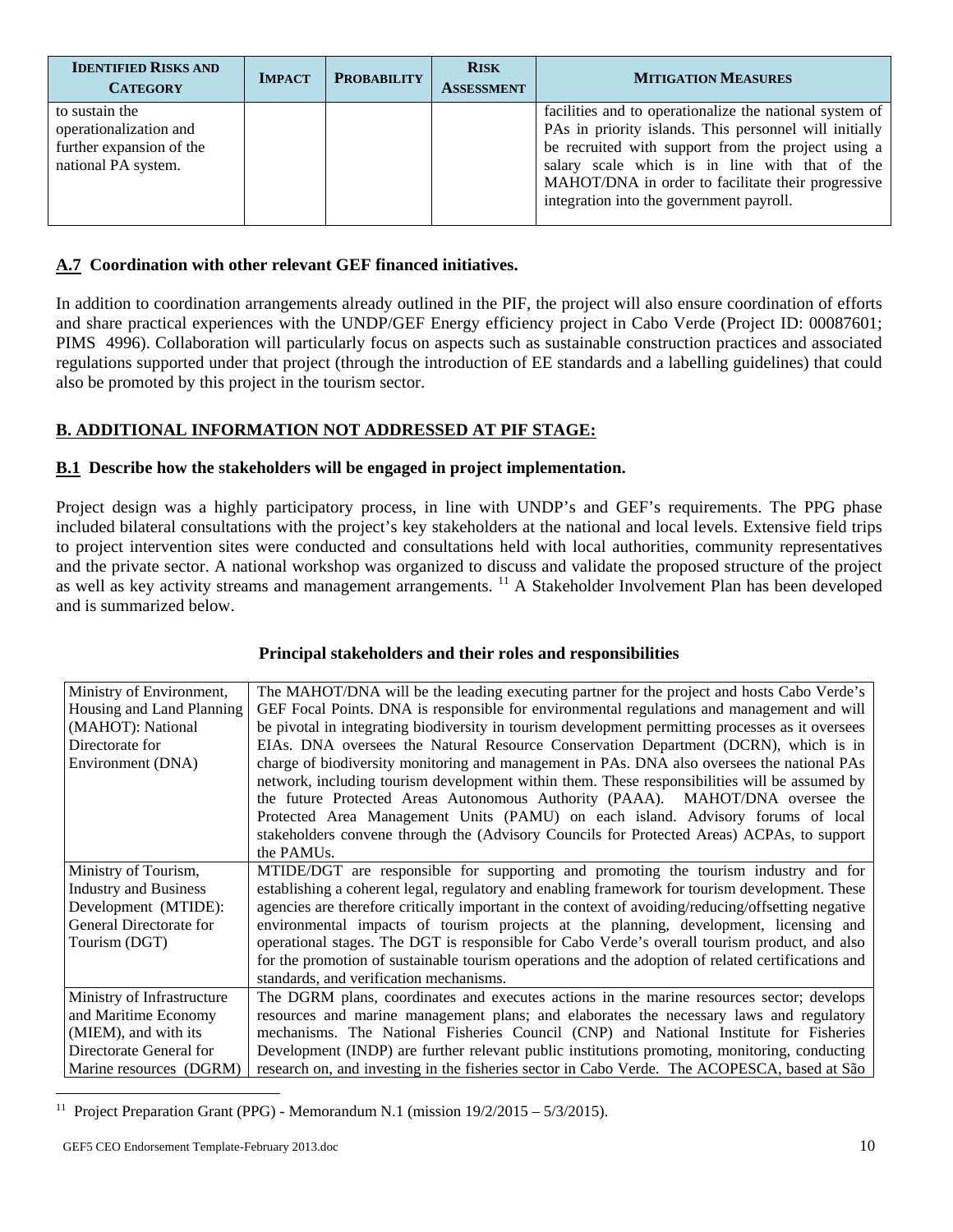|                                                                                                                                        | Vicente Island since April 2015, acts as a national independent agency for fisheries and fishing<br>products control. The DGRM will be the main partner in activities relating to fisheries, including<br>standards and co-management of MPAs.                                                                                                                                                                                                                                                                                                                                                                                                                                                                                                |
|----------------------------------------------------------------------------------------------------------------------------------------|-----------------------------------------------------------------------------------------------------------------------------------------------------------------------------------------------------------------------------------------------------------------------------------------------------------------------------------------------------------------------------------------------------------------------------------------------------------------------------------------------------------------------------------------------------------------------------------------------------------------------------------------------------------------------------------------------------------------------------------------------|
| World Bank (WB)                                                                                                                        | The WB and the GoCV are in the final stages of negotiating a USD10 m project on<br>Competitiveness for Tourism Development in Cabo Verde (P146666) to support tourism quality<br>standards, SEAs for the tourism value chain, and establishment of a National Tourism Council.<br>This project will closely coordinate with the WB/GoCV project.                                                                                                                                                                                                                                                                                                                                                                                              |
| <b>United Nations World</b><br>Tourism Organization<br>(UNWTO)                                                                         | The UNWTO and GoCV are in the process of negotiating a revision of the NSPDT (2014-2024),<br>which will serve as a guide for sustainable tourism growth over the next 10 years. UNWTO<br>recently concluded the COAST Project (Collaborative Actions for Sustainable Tourism) in nine<br>African countries. COAST addressed several similar themes to this project, including Integrated<br>Coastal Zone Management (ICZM), strengthening EIAs, standards and certification, waste<br>management, and supporting local livelihoods. The project will build on the lessons learned<br>from the COAST Project. UNWTO could be a potential associate agency for the implementation<br>of some specific activities or components of this project. |
| Cabo Verde Investment<br>(CVI) and Agency for<br><b>Integrated Tourism</b><br>Development on Islands<br>Boa Vista and Maio<br>(SDTIBM) | Government agencies established to promote tourism investment and in charge of the physical<br>planning, management and administration of ZDTIs are other key stakeholders. Both SDTIBM<br>and CVI will play a critical role in liaising with the private sector, encouraging investment based<br>on sustainable development principles and adapting incentives to include biodiversity criteria.                                                                                                                                                                                                                                                                                                                                             |
| Institute of Quality<br>Management and<br><b>Intellectual Property</b><br>(IGQPI)                                                      | IGQPI is the service responsible for managing, coordinating and developing the National Quality<br>System (SNQC) and other regulatory qualification systems adopted by law. The Institute will<br>play an important role in the development of quality standards for tourism and fisheries, and in<br>sustainable standards for tourism.                                                                                                                                                                                                                                                                                                                                                                                                      |
| The National Institute for<br>Agricultural Research and<br>Development (INIDA)                                                         | INIDA is a public institute, under the Ministry of Rural Development (MDR). The mission of<br>this institute focuses on research, experimentation and development in the fields of agricultural<br>science and technology and natural resources; the dissemination of scientific innovations and<br>usable technologies in agriculture, forestry, animal and environmental and professional and<br>higher education in the above mentioned areas. Its activities are to promote, coordinate and<br>harmonize work programs/research projects in close consultation with the various actors<br>intervening in rural areas. INIDA will be involved in the design of the ecosystem monitoring and<br>evaluation program.                         |
| National Institute for<br><b>Fisheries Development</b><br>(INDP)                                                                       | The INDP is the national institution responsible for implementation of the national policy for the<br>fisheries sector. It is INDP's responsibility to frame projects in development plans and within<br>government programs for fisheries and marine resources in general. The INDP collects data and<br>analyzes and disseminates the official statistics on the fisheries sector. INDP will be involved in<br>the design of the ecosystem monitoring and evaluation program.                                                                                                                                                                                                                                                               |
| The Maritime and Port<br>Agency (AMP)                                                                                                  | The AMP is an Independent Administrative Authority of institutional basis, with a legal<br>personality, office, staff and their own assets and administrative autonomy. The AMP<br>administers the technical and economic regulation and supervision of the maritime and port<br>sector. The AMP will participate in activities relating to fisheries and ecosystem monitoring and<br>evaluation.                                                                                                                                                                                                                                                                                                                                             |
| Municipalities on the<br>targeted islands                                                                                              | These local government bodies will be involved through local consultative committees and at<br>national level through National Association of Municipalities.                                                                                                                                                                                                                                                                                                                                                                                                                                                                                                                                                                                 |
| University of Cabo Verde<br>(UniCV)                                                                                                    | The University of Cabo Verde is an institution of higher education whose mission is to empower<br>the Cabo Verdean nation to overcome the challenges of modernization and development of the<br>country. The UniCV operates educational programs, research and extension work. Within the<br>project, the University may provide capacity for baseline studies, research, monitoring and<br>evaluation, and also mainstreaming training materials on sustainable tourism. This could be<br>undertaken through the university's departments of sciences and technology (i.e. biology, marine<br>and earth sciences).                                                                                                                           |
| School of Hotel and<br>Tourism                                                                                                         | The School of Hotel and Tourism has the potential to become a major player in raising<br>awareness, vocational training, and institutional capacity building for sustainable development of<br>tourism and environmental conservation.                                                                                                                                                                                                                                                                                                                                                                                                                                                                                                        |
| <b>Private Sector Partners</b>                                                                                                         | Private sector entities will play a key role in the implementation of project activities – nationally                                                                                                                                                                                                                                                                                                                                                                                                                                                                                                                                                                                                                                         |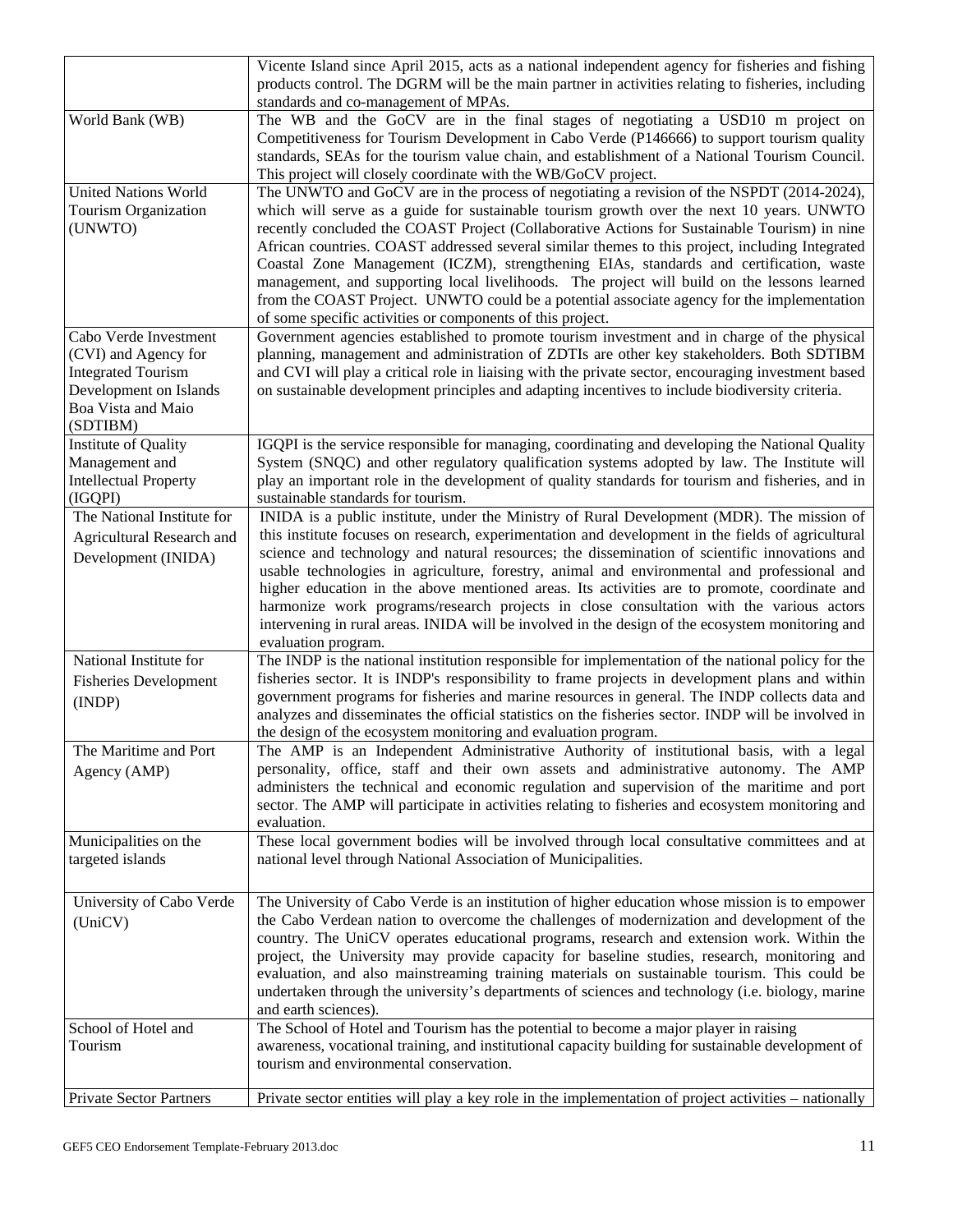|                                                 | in the context of systemic mainstreaming (spatial planning, sustainable tourism certification<br>scheme), and locally with regard to the adoption and implementation of sustainable biodiversity-<br>friendly operations and PA reinvestments schemes. This includes the Chambers of Tourism and<br>of Commerce and their members comprising tourism agencies, commercial enterprises, business<br>groups and hotels. At the project site-level, commercial companies will pay a critical role<br>through channelling tourism user-fees to protected areas; adopting sustainable tourism and<br>quality certification programs; and in complying with EIA recommendations. The project will<br>prioritize support to individual operators already acting as champions of sustainable tourism<br>practices to galvanise sector-wide interest in mainstreaming similar approaches throughout the<br>tourism sector.                                                                                                                                                                                                                                                                                                                                                                                                                                                                                                                                                                                                                                                                                                                                                                                                                                                                                                                                                                                                                                                                                                                                                                  |
|-------------------------------------------------|------------------------------------------------------------------------------------------------------------------------------------------------------------------------------------------------------------------------------------------------------------------------------------------------------------------------------------------------------------------------------------------------------------------------------------------------------------------------------------------------------------------------------------------------------------------------------------------------------------------------------------------------------------------------------------------------------------------------------------------------------------------------------------------------------------------------------------------------------------------------------------------------------------------------------------------------------------------------------------------------------------------------------------------------------------------------------------------------------------------------------------------------------------------------------------------------------------------------------------------------------------------------------------------------------------------------------------------------------------------------------------------------------------------------------------------------------------------------------------------------------------------------------------------------------------------------------------------------------------------------------------------------------------------------------------------------------------------------------------------------------------------------------------------------------------------------------------------------------------------------------------------------------------------------------------------------------------------------------------------------------------------------------------------------------------------------------------|
| NGOs, national and<br>regional associations and | Civil society organizations increasingly play an important role in environmental conservation in<br>Cabo Verde. The majority are organized under a national platform and several environmental                                                                                                                                                                                                                                                                                                                                                                                                                                                                                                                                                                                                                                                                                                                                                                                                                                                                                                                                                                                                                                                                                                                                                                                                                                                                                                                                                                                                                                                                                                                                                                                                                                                                                                                                                                                                                                                                                     |
| local community groups                          | projects are being coordinated directly or indirectly by NGOs. Locally relevant groups will<br>participate in monitoring and evaluation of the impacts of tourism and fisheries on biodiversity<br>(particularly turtles, whales, sharks and birds), and the implementation of PA co-management<br>plans. A national NGO will also become the host and champion of a destination-based<br>certification program for beaches (Blue Flag). Groups likely to be involved in the<br>implementation include Bios CV, SOS Tartaruga, Natura2000, Maio Biodiversity Foundation<br>and fisheries associations on the Sal, Boa Vista and Maio. Local communities and fishermen<br>residing inside and adjacent to PAs in the targeted islands will be involved in various aspects of<br>the project: they will be consulted extensively in the further consolidation of the local PAs and<br>the definition of PA management objectives and regimes; they will be represented in PA<br>management committees; and they are set to benefit from sustainable tourism, in cases where<br>their local knowledge predisposes them for employment (e.g. sea turtle observations, trekking,<br>regulated sports fishing, etc.). Capacity building of artisanal fishermen will be conducted by the<br>project team in conjunction with the WB/IDA-GEF West Africa Regional Fisheries Programme,<br>focusing specifically on the integration of biodiversity concerns into the question of sustainable<br>marine resource utilisation; benefits will accrue over the medium to long term when fisheries<br>resources are maintained including through the preservation of intact ecosystems inside PAs,<br>which will provide them with a more diversified and increased income where they can supply<br>tourism businesses with their local and sustainably harvested product. The PRCM Program can<br>be a partner in the establishment of marine and coastal PAs and in capacity building to support<br>Strategic Environmental Assessments (SEAs) and Integrated Coastal Zone Management (ICZM). |

#### **B.2 Describe the socioeconomic benefits to be delivered by the Project at the national and local levels, including consideration of gender dimensions, and how these will support the achievement of global environment benefits (GEF Trust Fund/NPIF) or adaptation benefits (LDCF/SCCF):**

The project will support the government's strategy to diversify its touristic product thereby rendering the country's tourism sector as a whole more competitive and its growth more sustainable. This will increase the per capita yield per tourist, by fostering greater attention to and investment in sustainable tourism. The project has set a realistic target to generate at least USD 350.000 from PAs within 4 years, and will focus mainly on the design and piloting of user fee collection systems relating to entry fees, special user fees, and concession fees. The project will therefore increase employment rates in the tourism sector and allow for the diversification of employment by catalyzing investments in sustainable tourism based on sound economic, social and ecological guidelines and feasibility assessments. A modern and effective legal and institutional structure will also be promoted, allowing the private sector and local communities to more efficiently engage in these types of economic activity.

The project incorporates the principle that the sustainable conservation of biodiversity needs to be accompanied by the economic and social development of local populations, particularly the most vulnerable communities. The establishment of a system of co-management of biodiversity assets within protected areas will be piloted in target islands and scaled up and broadened to include additional regions in the country. Local communities will benefit through increased incomes and job creation activities that will deliver tangible socio-economic benefits targeting fisheries associations as well as fishermen interested in changing careers to alternative income generating activities (for example within the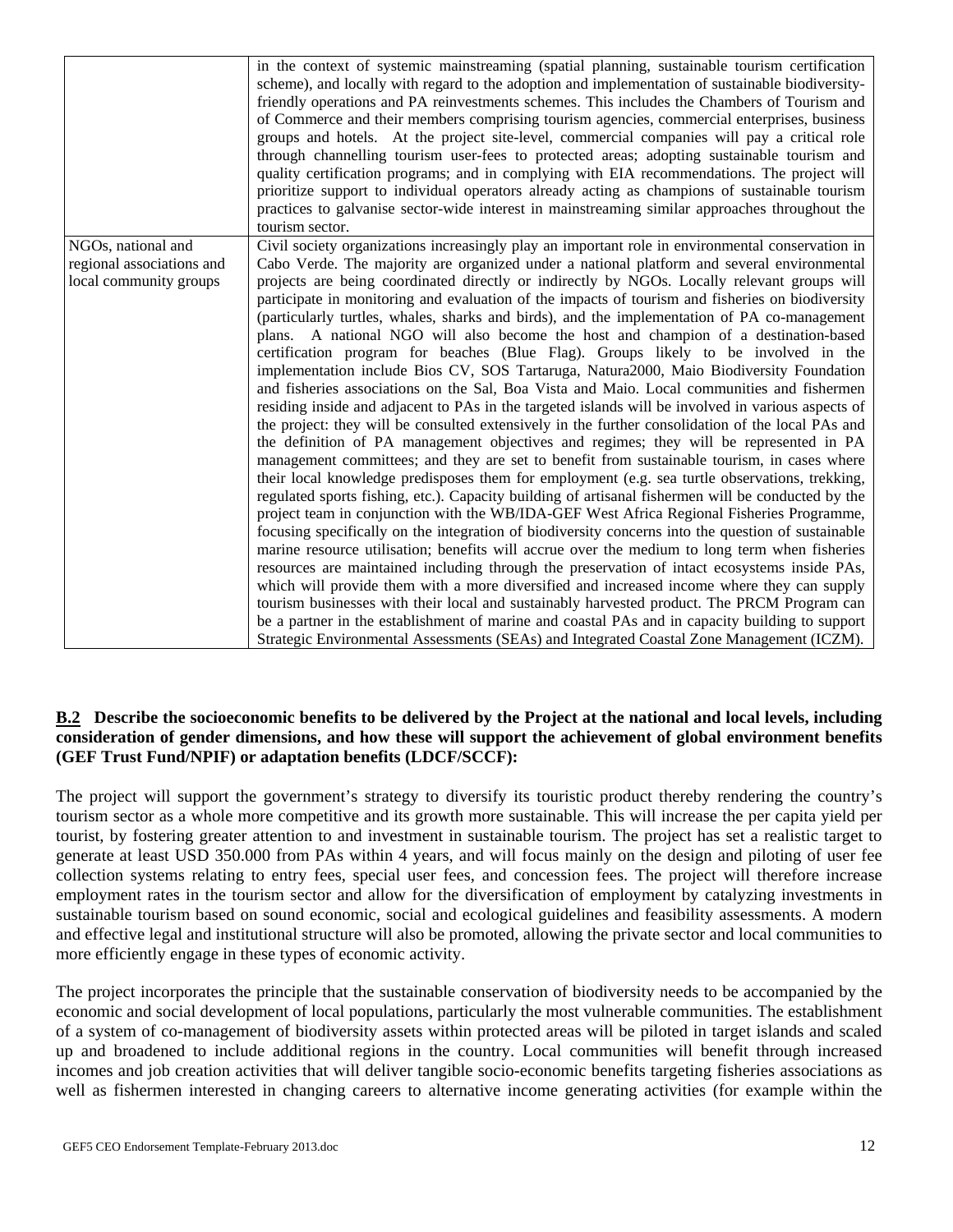marine nature-based tourism sector). The project will also promote the supplementation of equipment for comanagement monitoring and evaluation, including with appropriate boat equipment and fuel.

A strong gender perspective will be applied in order to address the needs and priorities of women while enhancing their opportunities for full inclusion in the planning and implementation of sustainable livelihood initiatives associated with the collaborative management of Protected Areas. A meaningful participatory process for engaging women's voices will be enacted to identify specific activities targeting women while carefully taking into account local cultural sensitivities with regard to gender relations. For example, according to Cabo Verde's artisanal fisheries practices, fishermen are generally men and they conduct the first sale of fish once landed. Women, on the other hand, typically act as commercial agents for the second sale, following transformation for a value-added product. As part of the establishment of suitable co-management systems within PAs, the project will support specific trainings that target women on small business management and cost-effective fish preservation and processing techniques. This training will be aligned with the new national standards for fisheries.

Finally, the project will also help sustain economic opportunities for local populations by supporting the recruitment of permanent staff to serve in the expanded national system of Protected Areas. This personnel will initially be recruited using a salary scale which is in line with that of the MAHOT/DNA and progressively integrated into the government payroll.

#### **B.3 Explain how cost-effectiveness is reflected in the project design:**

Cabo Verde's marine and coastal ecosystems are threatened by pressure from the increasing growth of tourism development. The pressure on the natural environment is already clear from the extensive large-scale tourism resorts in the coastal zone, and plans to expand further. Recent increases in the number of fishing vessels exploiting local fishing grounds are already leading to stocks declines, and consequently reduced catches and incomes for fishermen. If left unchecked, the growth and operational trends observed in the tourism and fisheries sectors will continue to threaten biodiversity. Once degraded, restoring island ecosystems is very difficult and expensive, and some ecological damage can be irreversible. The most cost-effective approach is thus to pro-actively prevent the degradation that will be caused by unsustainable tourism and fisheries, avoiding the long term costs of reversing any damage. Similarly, planning and designing tourism infrastructure that conforms to environmental best practices is more cost-effective than retrofitting facilities at a later date. This project aims to mitigate nascent threats to biodiversity by adapting planning, management and operational practices in the tourism and fishing sectors. By taking a precautionary approach to biodiversity conservation, the project intends to reduce or eliminate certain threats that would probably have occurred with time, and therefore reduces likely future mitigation costs and rehabilitation costs.

A cost-effective approach has been adopted in the project design by building on existing foundations rather than creating parallel structures and new tools. For example, the project will work to support and strengthen existing institutional structures, rather developing new bodies; it will concentrate on building and utilizing local human resources capacity wherever possible; it will emphasize modification of existing regulations and financial incentive tools where they can be used as a basis; it will harness and adapt existing international standards and certification programs on sustainable tourism; it will strengthen and adapt training materials already in use; and it will scale up approaches that already have positive impacts, such as SEAs and co-management of fisheries. This approach will facilitate the integration of the project outputs into existing frameworks and systems.

Certain activities that benefit both biodiversity and the tourism-related private sector will be subsidized, rather than fully financed by the project (e.g. certification). Similarly, the adoption of a sustainable financing approach to PAs through tourism user fees and concessions will bolster the socio-economic benefits and ensure a recurring source of finance for biodiversity improvements. Similarly, by enhancing the standards of local fish products, the project will reduce the tourism sector's costs associated with procuring imported fish. This approach of working in partnership with the private sector is anticipated to be more cost-effective than adopting blanket command and control approaches.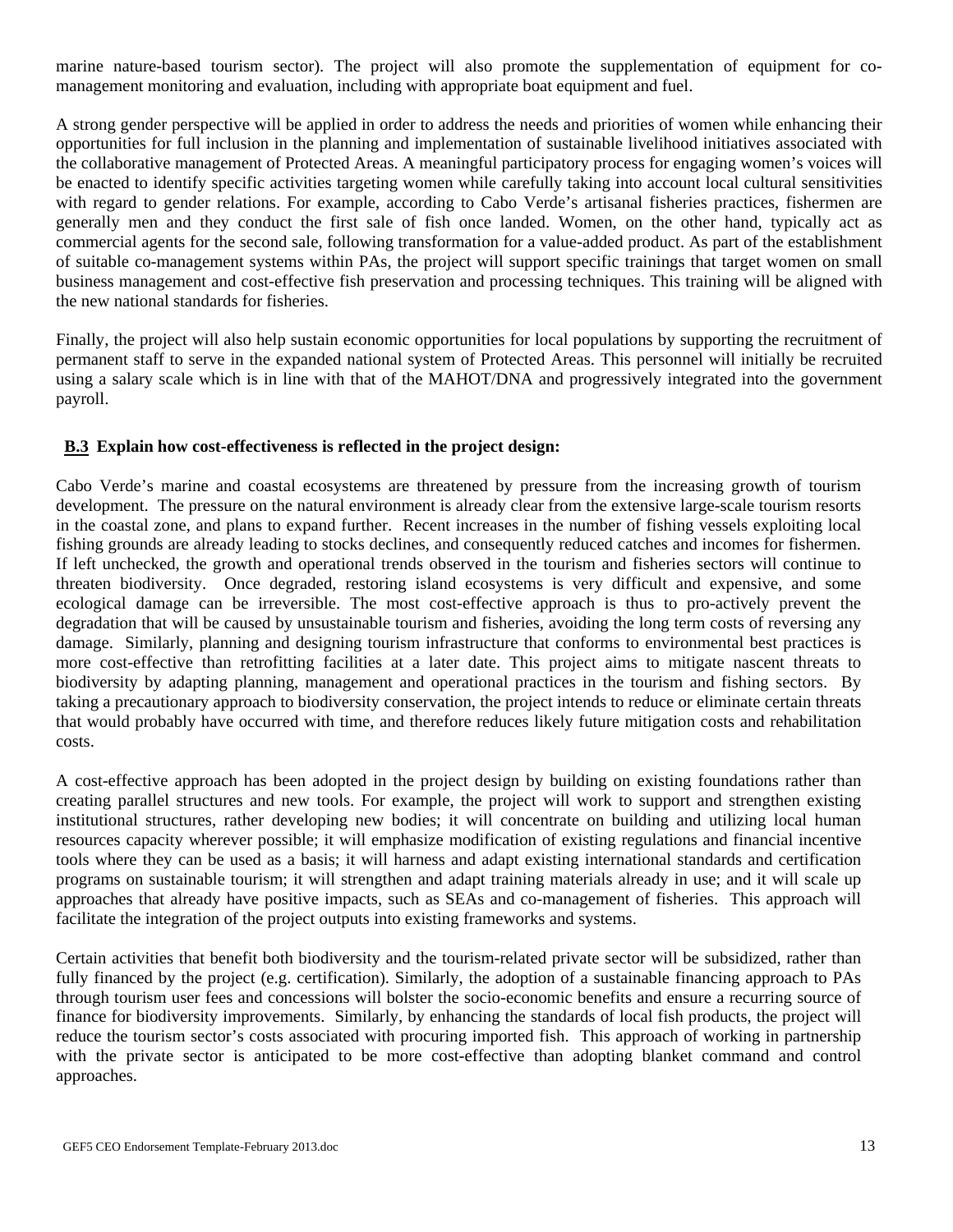The costs associated with top-down management, monitoring and enforcement of the marine ecosystem are unrealistic for the GoCV to achieve alone. By adopting a co-management strategy in MPAs and sensitive coastal regions that delegates tasks and responsibilities among fishermen, tourism operators and NGOs, the associated management costs can be reduced and shared. This form of cost-effectiveness will become increasing important in the future, as traditional sources of conservation finance become scarcer.

### **C. DESCRIBE THE BUDGETED M &E PLAN:**

Project Monitoring and Evaluation (M&E) will be conducted in accordance with established UNDP and GEF procedures and will be provided by the project team and the UNDP Country Office (UNDP-CO) with support from the UNDP/GEF Regional Coordination Unit (RCU) in Istanbul, Turkey. The Project Results Framework provides performance and impact indicators for project implementation along with their corresponding means of verification.

The full M&E plan - including inception report, project implementation reviews, quarterly and annual review reports, a Mid-Term Review and Terminal Evaluation etc. - is detailed in Section 6 of the project document and summarized in the table below.

### **M&E Work plan and Budget**

| <b>Type of M&amp;E activity</b>                                                              | <b>Responsible Parties</b>                                                                                                                                                   | <b>Budget US\$</b><br><b>Excluding project team</b><br>staff time     | <b>Time frame</b>                                                                            |
|----------------------------------------------------------------------------------------------|------------------------------------------------------------------------------------------------------------------------------------------------------------------------------|-----------------------------------------------------------------------|----------------------------------------------------------------------------------------------|
| Inception Workshop and Report                                                                | $\blacksquare$<br>NPD,<br>UNDP CO, UNDP GEF<br>$\blacksquare$                                                                                                                | Indicative cost: 10,000                                               | Within first two months of<br>project start up                                               |
| Measurement of Means of<br>Verification of project results.                                  | <b>UNDP GEF RTA/ NPD will</b><br>$\blacksquare$<br>oversee the hiring of specific<br>studies and institutions, and<br>delegate responsibilities to<br>relevant team members. | To be finalized in<br>Inception Phase and<br>Workshop.                | Start, mid and end of<br>project (during evaluation<br>cycle) and annually when<br>required. |
| Measurement of Means of<br>Verification for Project Progress<br>on output and implementation | Oversight by NPD<br>$\blacksquare$<br>Project team<br>٠                                                                                                                      | To be determined as part<br>of the Annual Work<br>Plan's preparation. | Annually prior to<br>ARR/PIR and to the<br>definition of annual work<br>plans                |
| <b>ARR/PIR</b>                                                                               | NPD and team<br>$\blacksquare$<br><b>UNDP CO</b><br>$\blacksquare$<br><b>UNDP RTA</b><br>٠<br><b>UNDP EEG</b><br>٠                                                           | None                                                                  | Annually                                                                                     |
| Periodic status/ progress reports                                                            | NPD and team<br>$\blacksquare$                                                                                                                                               | None                                                                  | Quarterly                                                                                    |
| Mid-term Evaluation                                                                          | NPD and team<br>$\blacksquare$<br><b>UNDP CO</b><br>$\blacksquare$<br><b>UNDP RCU</b><br>$\blacksquare$<br>External Consultants (i.e.<br>٠<br>evaluation team)               | Indicative cost: 40,000                                               | At the mid-point of<br>project implementation.                                               |
| <b>Final Evaluation</b>                                                                      | NPD and team,<br>$\blacksquare$<br><b>UNDP CO</b><br>$\blacksquare$<br><b>UNDP RCU</b><br>$\blacksquare$<br>External Consultants (i.e.<br>$\blacksquare$<br>evaluation team) | Indicative cost: 40,000                                               | At least three months<br>before the end of project<br>implementation                         |
| Project Terminal Report                                                                      | NPD and team<br>$\blacksquare$<br><b>UNDP CO</b><br>$\blacksquare$<br>local consultant<br>×,                                                                                 | $\Omega$                                                              | At least three months<br>before the end of the<br>project                                    |
| Audit                                                                                        | <b>UNDP CO</b><br>$\blacksquare$<br>Project manager and team<br>$\blacksquare$                                                                                               | Indicative cost per year:<br>3,000                                    | Yearly                                                                                       |
| Visits to field sites                                                                        | <b>UNDP CO</b><br>$\blacksquare$<br>UNDP RCU (as appropriate)<br>٠                                                                                                           | For GEF supported                                                     | Yearly                                                                                       |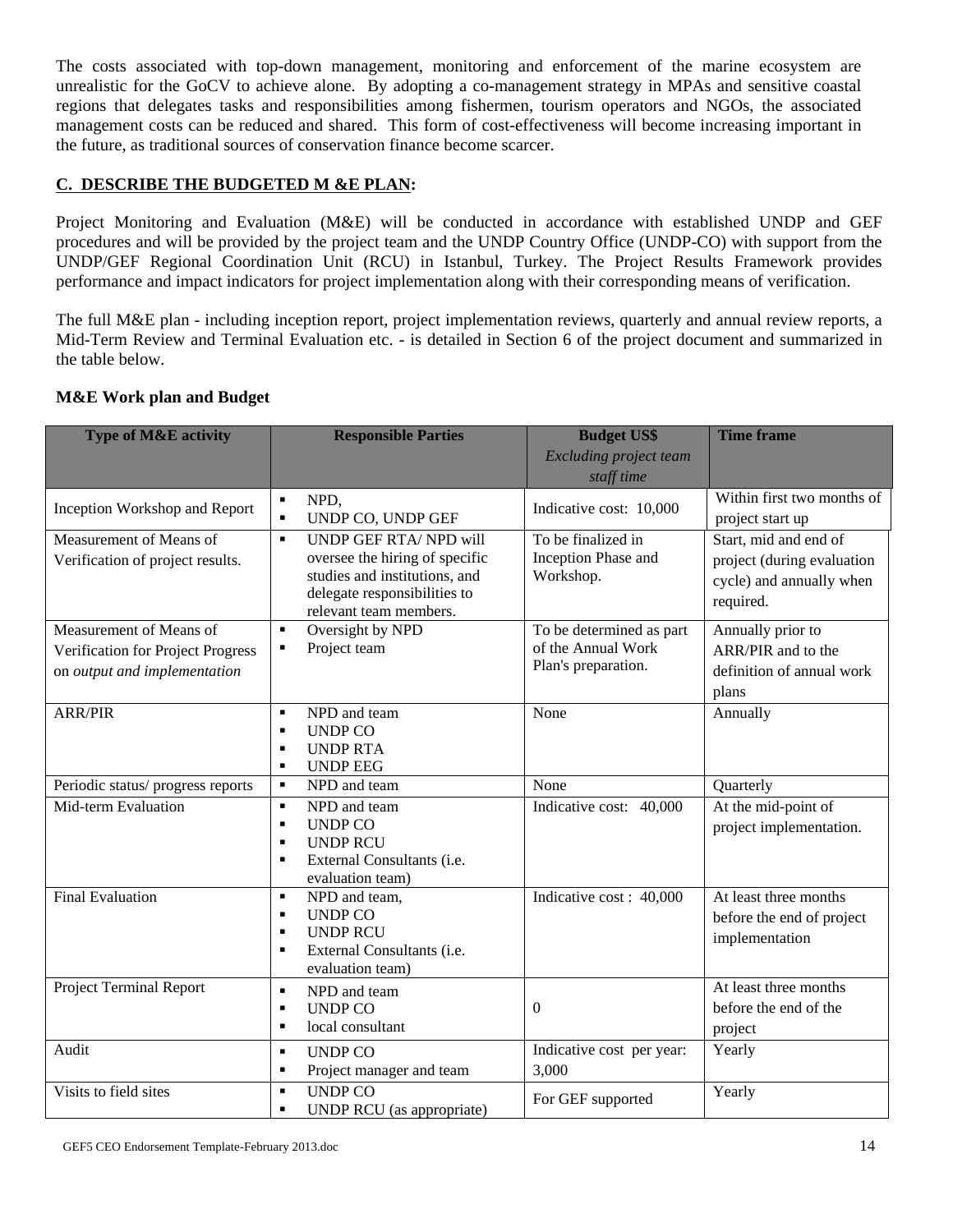| <b>Type of M&amp;E activity</b>                                      | <b>Responsible Parties</b> | <b>Budget US\$</b>                  | <b>Time frame</b> |
|----------------------------------------------------------------------|----------------------------|-------------------------------------|-------------------|
|                                                                      |                            | Excluding project team              |                   |
|                                                                      |                            | staff time                          |                   |
|                                                                      | Government representatives | projects, paid from IA              |                   |
|                                                                      |                            | fees and operational                |                   |
|                                                                      |                            | budget                              |                   |
| <b>TOTAL indicative COST</b>                                         |                            |                                     |                   |
| Excluding project team staff time and UNDP staff and travel expenses |                            | US\$ 105,000                        |                   |
|                                                                      |                            | $(+/- 5\% \text{ of total budget})$ |                   |
|                                                                      |                            |                                     |                   |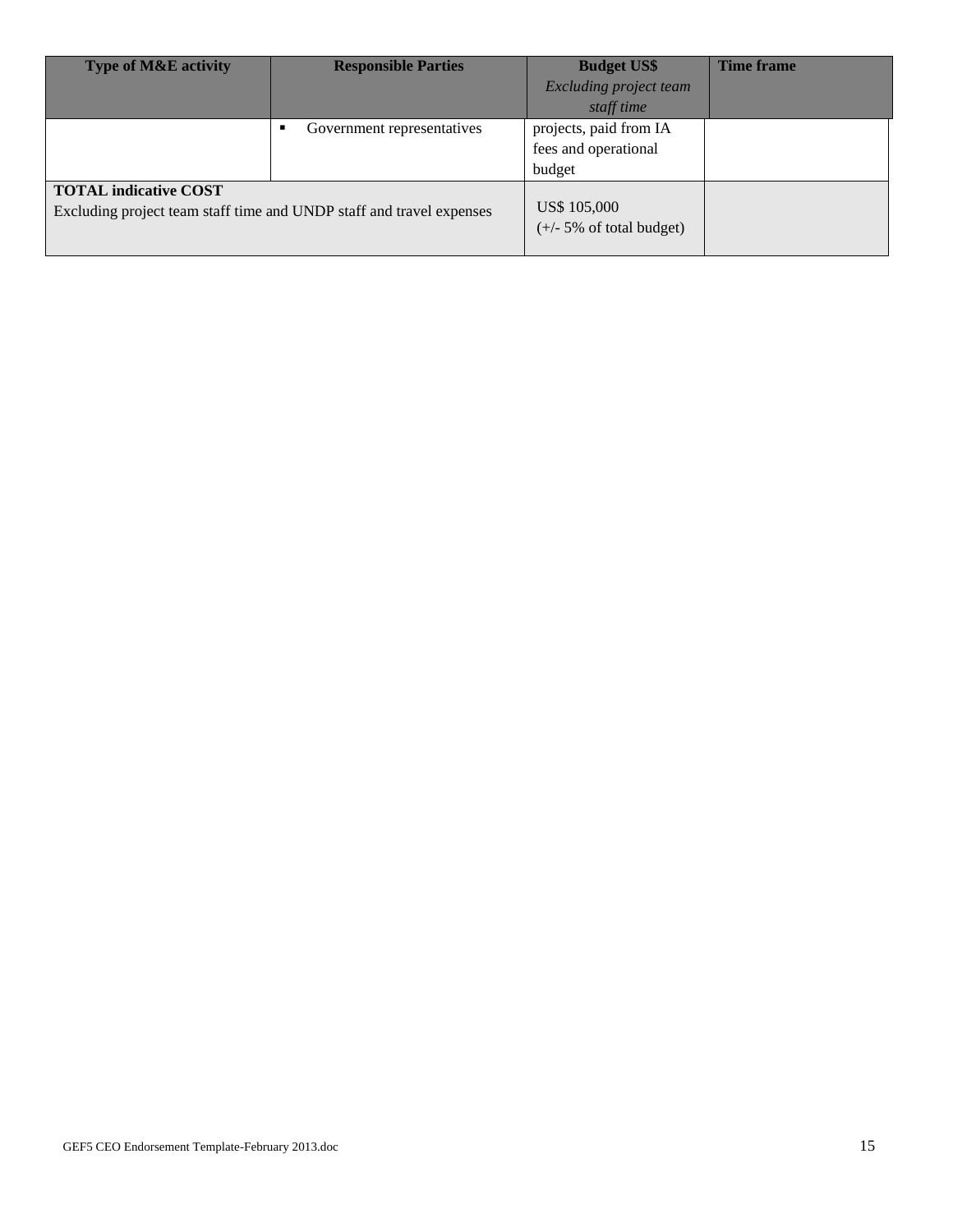### **PART III: APPROVAL/ENDORSEMENT BY GEF OPERATIONAL FOCAL POINT(S) AND GEF AGENCY(IES)**

**A. RECORD OF ENDORSEMENT OF GEF OPERATIONAL FOCAL POINT(S) ON BEHALF OF THE GOVERNMENT(S): ):** (Please attach the Operational Focal Point endorsement letter(s) with this form. For SGP, use this OFP endorsement letter).

| <b>Name</b>           | <b>Position</b>              | <b>Ministry</b>                                                     | Date (MM/dd/yyyy) |
|-----------------------|------------------------------|---------------------------------------------------------------------|-------------------|
| Moises Tavares Borges | Director General /GEF<br>OFP | Direcção Geral do Ambiente, Ministério<br>do Ambiente e Agricultura | 12 August 2013    |

## **B. GEF AGENCY(IES) CERTIFICATION**

This request has been prepared in accordance with GEF/LDCF/SCCF/NPIF policies and procedures and meets the GEF/LDCF/SCCF/NPIF criteria for CEO endorsement/approval of project.

| Agency<br>Coordinator,<br><b>Agency name</b>                | <b>Signature</b> | Date<br>(Month, day,<br>year) | <b>Project Contact Person</b>                                                                                     |
|-------------------------------------------------------------|------------------|-------------------------------|-------------------------------------------------------------------------------------------------------------------|
| Adriana Dinu, UNDP-<br><b>GEF Executive</b><br>Coordinator. |                  | October 9, 2015               | Lucas Black. UNDP/GEF Regional Technical<br>Advisor, EBD<br>TEL: +90 538 598 5172<br>E-mail: lucas.black@undp.org |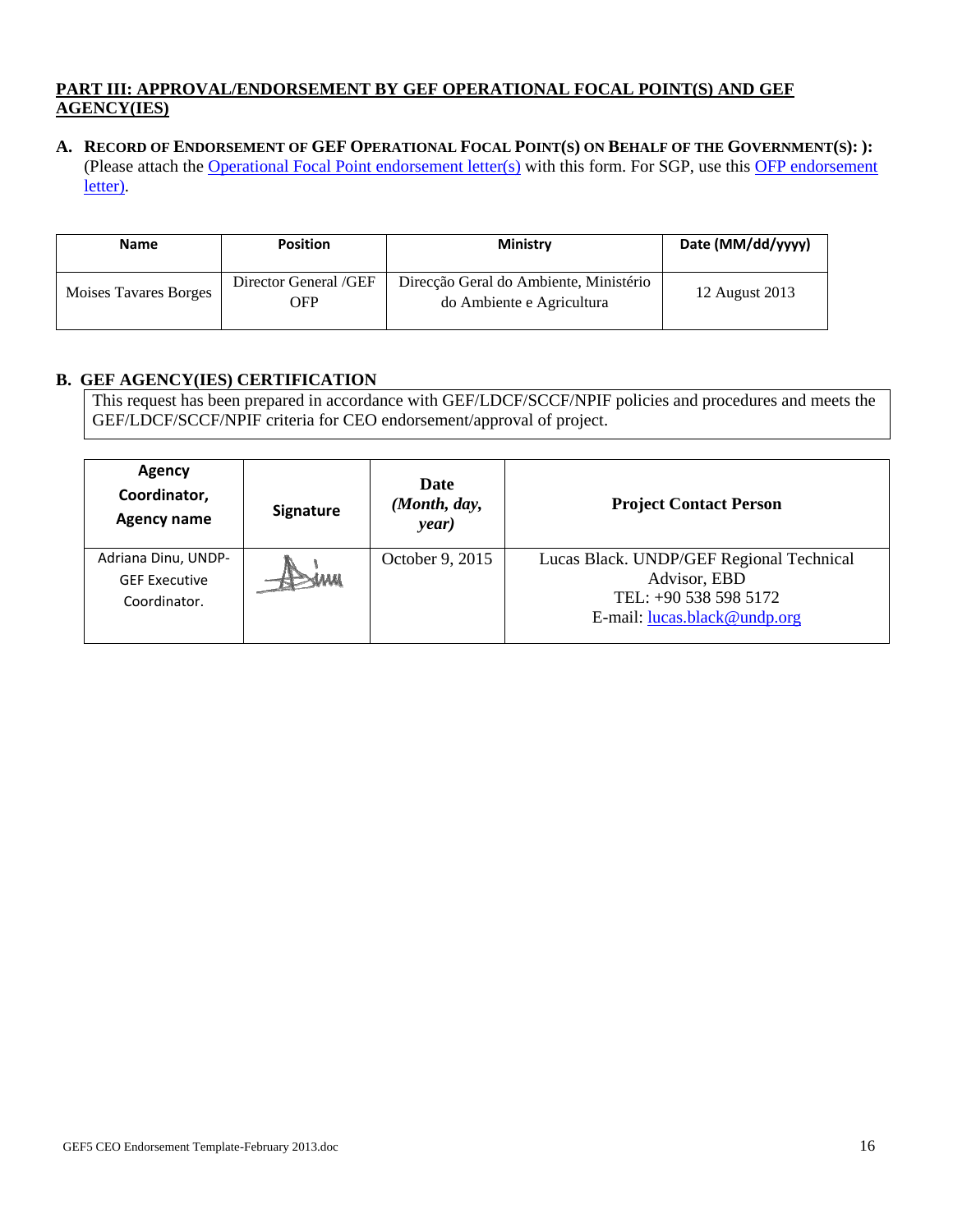**ANNEX A: PROJECT RESULTS FRAMEWORK** (either copy and paste here the framework from the Agency document, or provide reference to the page in the project document where the framework could be found).

The Results framework is given in Section 3, of the Agency Project document.

|                                                                                                                                                                                                                                                                                                                                | Indicator                                                                                        | <b>Baseline</b>                                                                                                                                                                                                                                                                                                                                                                                                                                | <b>Targets</b><br><b>End of Project</b>                                                                                                                                                                                                                                                                                                                                                                                                | Source of<br>verification                                                                                                                                                                                                                                                         | <b>Risks and Assumptions</b>                                                                                                                                                                                                                                                                                                                                                                                                                                                                                                                                                                                                                                                                                   |
|--------------------------------------------------------------------------------------------------------------------------------------------------------------------------------------------------------------------------------------------------------------------------------------------------------------------------------|--------------------------------------------------------------------------------------------------|------------------------------------------------------------------------------------------------------------------------------------------------------------------------------------------------------------------------------------------------------------------------------------------------------------------------------------------------------------------------------------------------------------------------------------------------|----------------------------------------------------------------------------------------------------------------------------------------------------------------------------------------------------------------------------------------------------------------------------------------------------------------------------------------------------------------------------------------------------------------------------------------|-----------------------------------------------------------------------------------------------------------------------------------------------------------------------------------------------------------------------------------------------------------------------------------|----------------------------------------------------------------------------------------------------------------------------------------------------------------------------------------------------------------------------------------------------------------------------------------------------------------------------------------------------------------------------------------------------------------------------------------------------------------------------------------------------------------------------------------------------------------------------------------------------------------------------------------------------------------------------------------------------------------|
| Project Objective <sup>12</sup><br>To safeguard globally<br>significant biodiversity<br>in Cabo Verde from<br>current and emerging<br>threats, by enhancing<br>the enabling and<br>regulatory frameworks<br>in the tourism sector<br>and activating a critical<br>further subset of the<br>national protected areas<br>system. | (1) Number of hectares<br>of key habitats of global<br>importance under<br>increased protection. | A total of<br>205,513.09 ha of<br>PAs designated<br>(73.381,42 ha of<br>terrestrial and<br>coastal, and<br>132.131,67 ha of<br>marine PAs), of<br>which 45.968,94 ha<br>without management<br>plans.<br>Increasing pressure<br>from tourism and<br>artisanal fisheries<br>negatively impacting<br>globally important<br>habitats. [baselines<br>to be quantified<br>during Y1 through<br>initial assessments<br>conducted under<br>output 2.5] | In at least 8 priority PAs, covering a<br>total of 16,610.57 ha and related<br>Tourism Protected and Reserve Areas<br>(ZRPT).<br>(i) Establishment and<br>operationalisation of PA management<br>according to site specific management<br>and ecotourism plans<br>(ii) Tourism-related disturbance of<br>critical habitats avoided, reduced or<br>compensated; (iii) Adverse impacts<br>by artisanal fisheries reduced or<br>reversed; | Field studies and<br>technical<br>documentation.<br>Annual reports by<br>DNA and PA<br>management units.<br>Project progress and<br>M&E reports.<br>Ecosystem monitoring<br>and auditing reports,<br>and tracking tools.<br>Independent mid term<br>and final project<br>reviews. | Political will of key ministries -<br>MAHOT/DNA, MTIDE/DGT<br>MIEM/DGP - and other relevant<br>institutions and agencies to provide<br>coordinated support for a strengthened<br>biodiversity conservation agenda in Cabo<br>Verde and an expanded national system of<br>terrestrial and marine PAs.<br>Formal ratification and timely adoption by<br>competent authorities of regulatory, policy<br>and institutional instruments and<br>frameworks developed for mainstreaming<br>biodiversity conservation in the tourism<br>sector.<br>Effective mobilisation of cofinancing and<br>other government resources to fund the<br>further expansion of the national PA<br>system, including the recruitment of |
|                                                                                                                                                                                                                                                                                                                                | (2) Population<br>size/density of selected<br>globally significant<br>species.                   | <b>Baseline</b> for target<br>species to be<br>established in Y1.                                                                                                                                                                                                                                                                                                                                                                              | Population size/ density for target<br>species are maintained or increase :<br>(i) plants, e.gSideroxylon marginata<br>VU, Globularia amygdalifolia; (ii)<br>birds, e.g. Acrocephalus brevipennis<br>EN; (iii) five species of Sea turtles;<br>(iv) Humpback whales;                                                                                                                                                                   |                                                                                                                                                                                                                                                                                   | permanent staff, the establishment of<br>critical PA infrastructure and facilities and<br>to cover the operating costs of the national<br>system of PAs.                                                                                                                                                                                                                                                                                                                                                                                                                                                                                                                                                       |

GEF5 CEO Endorsement Template-February 2013.doc 17 *12 Objective (Atlas output) monitored quarterly ERBM and annually in APR/PIR.*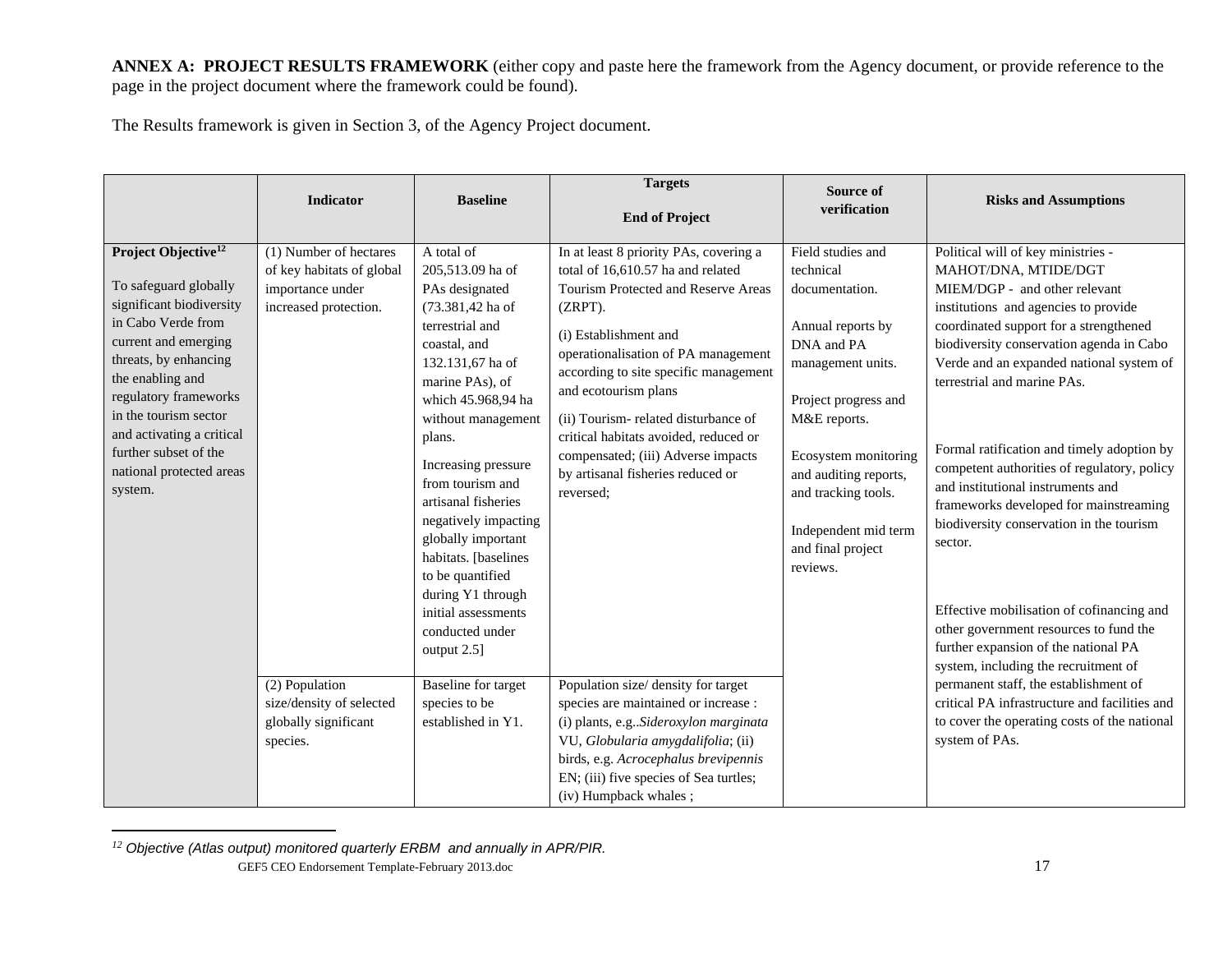| Indicator                                                                                                                                                                                                          | <b>Baseline</b>                                                                                         | <b>Targets</b><br><b>End of Project</b>                                                                                                                                                                                                                                                                                               | Source of<br>verification                                                                                         | <b>Risks and Assumptions</b>                                                                                                                                                                              |
|--------------------------------------------------------------------------------------------------------------------------------------------------------------------------------------------------------------------|---------------------------------------------------------------------------------------------------------|---------------------------------------------------------------------------------------------------------------------------------------------------------------------------------------------------------------------------------------------------------------------------------------------------------------------------------------|-------------------------------------------------------------------------------------------------------------------|-----------------------------------------------------------------------------------------------------------------------------------------------------------------------------------------------------------|
|                                                                                                                                                                                                                    |                                                                                                         | (v) Cabo Verde coastal lobsters<br>(Panilurus regius, P. echinatus, P.<br>argus and Scylarides latus);<br>(vi) endemic fishes species such as<br>Lubbock's Chromis lubbocki, the<br>Cabo Verde Skate Raja herwigi and<br>Smalltooth Sawfish Pristis pectinata<br>CR;<br>(vii) Ecological index of species<br>richeness and abundance. |                                                                                                                   | Design of an effective ecosystem auditing<br>and monitoring system, and its adoption<br>and implementation by relevant<br>government institutions, the private sector<br>and concerned local communities. |
| (3) Legal, policy and<br>institutional frameworks<br>in place for<br>conservation,<br>sustainable use, and<br>access and benefit<br>sharing of natural<br>resources, biodiversity<br>and ecosystems. <sup>13</sup> | Current score 2:<br>"Very Partially" [see<br><b>IRRF</b> rating scale<br>from $1$ to $4$ ].             | Sufficient staff capacities and<br>resources have been allocated for<br>implementation of the legal, policy<br>and institutional frameworks, and<br>there is evidence of impact from the<br>frameworks which can be recorded<br>and verified. [target rating : 4,<br>"Largely" - see IRRF rating scale for<br>indicator 2.5.1].       | Published legal,<br>policy and<br>institutional texts and<br>frameworks from<br>government / ministry<br>sources. |                                                                                                                                                                                                           |
| (4) Capacity to<br>implement national or<br>sub-national plans to<br>protect and restore the<br>health, productivity and<br>resilience of oceans and<br>marine ecosystems. <sup>14</sup>                           | Current score 2:<br>"Very Partially<br>improved" [see<br><b>IRRF</b> rating scale<br>from $1$ to $4$ ]. | Capacities to protect and restore the<br>health, productivity and resilience of<br>oceans and marine ecosystems are<br>largely in place [target rating : 4,<br>"Largely improved" - see IRRF rating<br>scale for indicator 2.5.2].                                                                                                    | <b>UNDP</b> country<br>assessments.<br>Ecosystem monitoring<br>and auditing reports.                              |                                                                                                                                                                                                           |
| (5) Changes in UNDP<br>capacity assessment<br>scorecard for the<br>national system of                                                                                                                              | Total average score:<br>74%                                                                             | Baseline score + at least $10\%$ .                                                                                                                                                                                                                                                                                                    | <b>UNDP</b> capacity<br>assessment scorecard.                                                                     | Sufficient human, technical and financial<br>resources are mobilized to manage the<br>national PA system.                                                                                                 |

GEF5 CEO Endorsement Template-February 2013.doc 18 <sup>13</sup> Based on indicator N. 2.5.1 of the Integrated Results and Resources Framework (IRRF) contained in the UNDP Strategic Plan 2014.2017.<br><sup>14</sup> Based on indicator N. 2.5.2 of the Integrated Results and Resources Framework (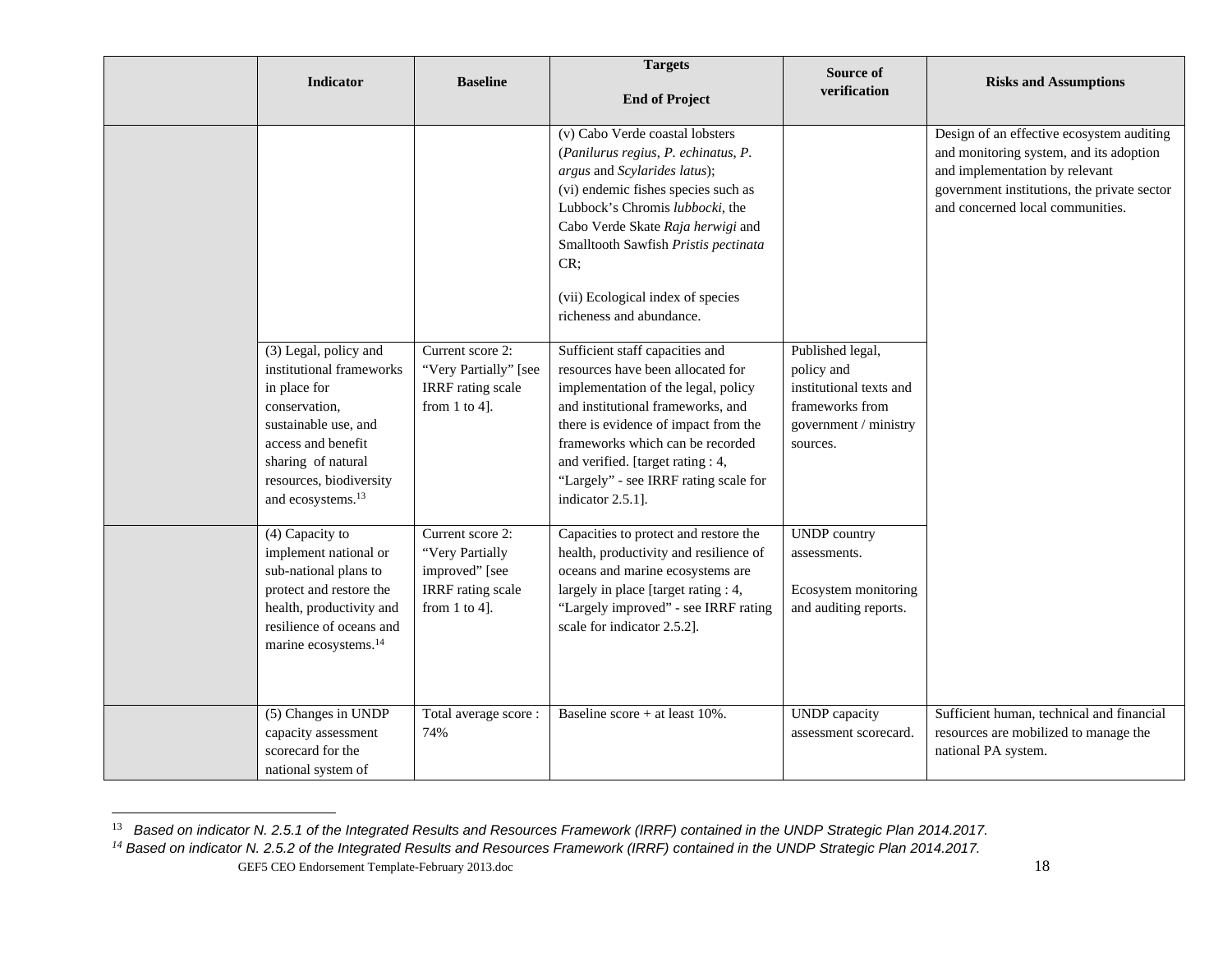|                                                                                                                                                            | <b>Indicator</b>                                                                                                                                              | <b>Baseline</b>                                                                                                                                       | <b>Targets</b><br><b>End of Project</b>                                                                                                                                                                                                                                                                                                                                                                   | Source of<br>verification                                                                                                                                                                                    | <b>Risks and Assumptions</b>                                                                                                                                                                                                                                                                                |
|------------------------------------------------------------------------------------------------------------------------------------------------------------|---------------------------------------------------------------------------------------------------------------------------------------------------------------|-------------------------------------------------------------------------------------------------------------------------------------------------------|-----------------------------------------------------------------------------------------------------------------------------------------------------------------------------------------------------------------------------------------------------------------------------------------------------------------------------------------------------------------------------------------------------------|--------------------------------------------------------------------------------------------------------------------------------------------------------------------------------------------------------------|-------------------------------------------------------------------------------------------------------------------------------------------------------------------------------------------------------------------------------------------------------------------------------------------------------------|
|                                                                                                                                                            | Protected Areas.                                                                                                                                              |                                                                                                                                                       |                                                                                                                                                                                                                                                                                                                                                                                                           |                                                                                                                                                                                                              |                                                                                                                                                                                                                                                                                                             |
| Outcome 1 <sup>15</sup><br>Biodiversity<br>conservation is<br>mainstreamed into<br>tourism planning and<br>operations at national<br>level and on priority | $(6)$ % of new tourism<br>developments which<br>conform to Tourism<br>Land use plans and<br>apply SEA and EIA<br>recommendations as part<br>of the permitting | A limited % of<br>tourism<br>developments<br>integrate biodiversity<br>conservation<br>objectives and<br>priorities according<br>to SEA and EIA       | 100% of new tourism-related<br>infrastructural developments and<br>hotels are consistent with Tourism<br>Land use plans and SEA<br>recommendations, and apply rigorous<br>EIAs whose conclusions are respected<br>in the permitting process.                                                                                                                                                              | Tourism Land use<br>plans.<br>SEA guidelines and<br>official reports.                                                                                                                                        | Effective inter-ministerial coordination<br>for the development of adequate SEA<br>procedures and the timely implementation<br>of SEA recommendations as part of the<br>permitting process                                                                                                                  |
| islands.                                                                                                                                                   | process.<br>(7) Number of EIA and<br><b>SEA</b> infractions                                                                                                   | procedures.<br>Insufficient capacity<br>to detect infractions,                                                                                        | All significant environmental<br>infractions during the construction                                                                                                                                                                                                                                                                                                                                      | EIA procedures and<br>documentation.                                                                                                                                                                         | Mobilisation of adequate technical and<br>financial resources to implement rigorous<br>auditing and transparent monitoring<br>procedures which ensure compliance with<br>SEA and EIA recommendations.                                                                                                       |
| identified and % of<br>achieved during the<br>construction and                                                                                             | successful corrections<br>operational phases of<br>tourism developments.                                                                                      | absence of SEA<br>procedures and<br>recommendations,<br>and limited capacity<br>to audit and enforce<br>the correction of<br>infractions.             | and operational phases are identified<br>in a timely fashion and corrections<br>implemented through systematic<br>auditing, monitoring, and<br>enforcement.                                                                                                                                                                                                                                               | Official audit,<br>monitoring and<br>infraction reports.                                                                                                                                                     | Active engagement and collaboration of<br>the private sector in the development,<br>adoption and implementation of the<br>biodiversity-friendly tourism certification<br>system.                                                                                                                            |
|                                                                                                                                                            | $(8)$ % of tourism<br>businesses adopting and<br>complying with national<br>standards and<br>sustainable tourism<br>certification systems                     | No sustainable<br>tourism standards<br>adopted, and limited<br>use of international<br>sustainable tourism<br>certification systems<br>in Cabo Verde. | (i) Baseline sustainable tourism<br>assessment for targeted islands<br>delivered<br>(ii) National standards on sustainable<br>tourism created and adopted.<br>(iii) National standards for small<br>hotels integrate biodiversity elements.<br>(iv) at least 30% tourism-related<br>operational hotels and tourism service<br>providers on targeted islands adopt a<br>GSTC-aligned certification system. | Documentation from<br>the establishment and<br>adoption of the<br>national standards.<br>Performance reports<br>on the uptake and<br>compliance with<br>certification criteria<br>and guidelines<br>adopted. | The quality assurance and certification<br>processes (for tourism and fishing) are<br>perceived as positive drivers delivering<br>tangible added value which benefits all<br>concerned stakeholders.<br>National processes lead to the formal<br>adoption of national standards for tourism<br>and fishing. |

*<sup>15</sup> All outcomes monitored annually in the APR/PIR.*

GEF5 CEO Endorsement Template-February 2013.doc 19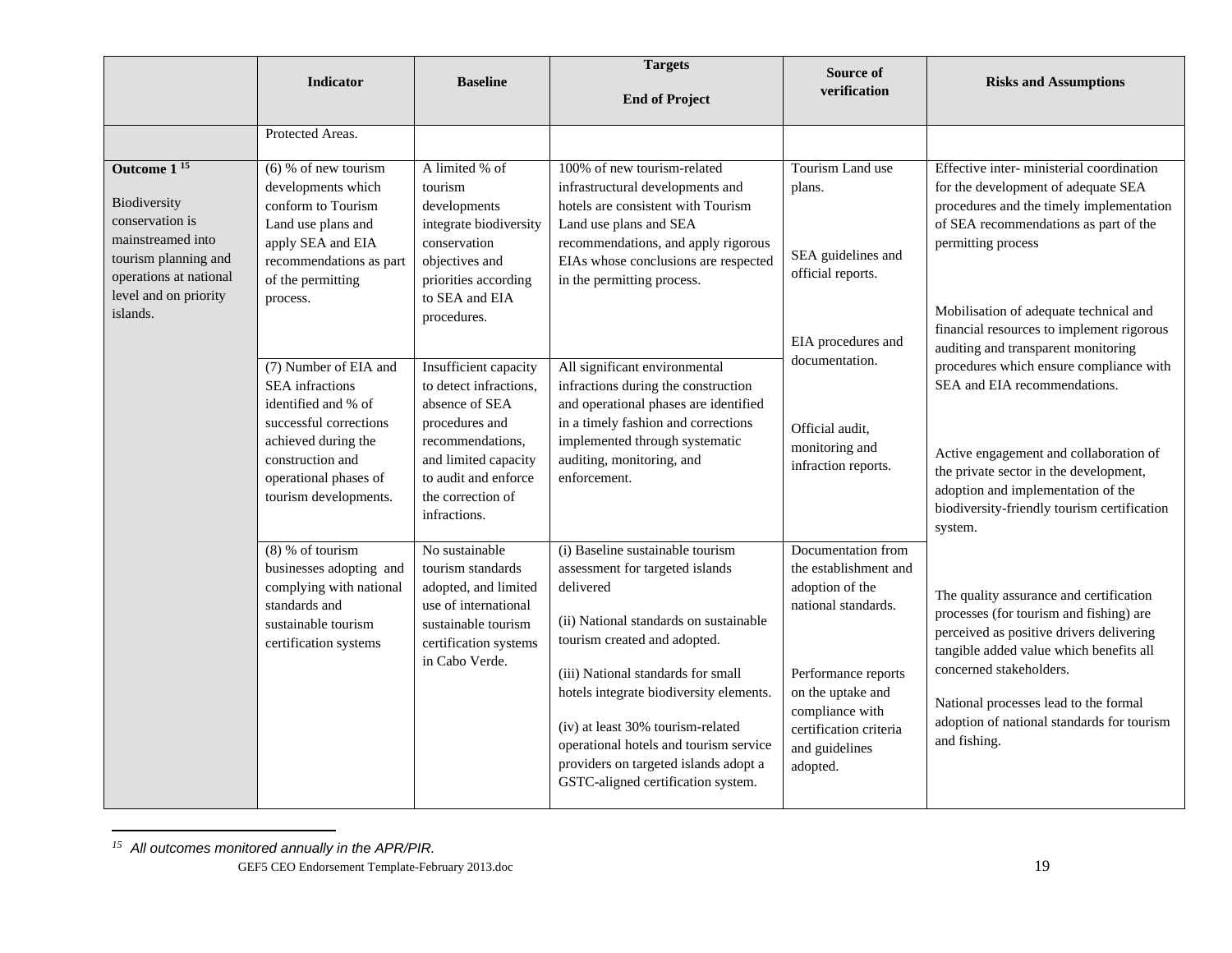| <b>Indicator</b> | <b>Baseline</b> | <b>Targets</b><br><b>End of Project</b>                                                                                                                                                                                                                                                                                                                                                                                                                                                                                                                                                                                                                                     | Source of<br>verification | <b>Risks and Assumptions</b>                                                                                                                                 |
|------------------|-----------------|-----------------------------------------------------------------------------------------------------------------------------------------------------------------------------------------------------------------------------------------------------------------------------------------------------------------------------------------------------------------------------------------------------------------------------------------------------------------------------------------------------------------------------------------------------------------------------------------------------------------------------------------------------------------------------|---------------------------|--------------------------------------------------------------------------------------------------------------------------------------------------------------|
|                  |                 | (v) 100% of tourism operators doing<br>business in protected areas comply<br>with national standards or are<br>independently certified.<br>(vi) The frequency of activities<br>causing negative impacts on<br>biodiversity is reduced by at least<br>50% (e.g. from quad biking or boat<br>anchoring; baselines and targets to be<br>defined during Y1).<br>(vii) Destination-based certification in<br>place in two destinations.<br>(viii) Sustainable Cabo Verde<br>competition operational.<br>(ix) Fish Certification Centres piloted<br>in Sal, Boa Vista and Maio.<br>(xi) Number of new developments<br>with associated biodiversity offsets in<br>protected areas. |                           |                                                                                                                                                              |
|                  |                 |                                                                                                                                                                                                                                                                                                                                                                                                                                                                                                                                                                                                                                                                             |                           |                                                                                                                                                              |
| Outputs          |                 | 1.1. Strengthened government capacity to integrate biodiversity into the tourism sector, including compliance, monitoring and enforcement.<br>1.2, Policy mainstreaming committees overseeing coherence between tourism development and biodiversity management.<br>1.4. Economic incentives and enforcement measures are strengthened to promote the adoption of sustainable tourism practices.<br>1.5. Best-practice standards for sustainable tourism and voluntary certification established and operational.<br>1.6. A biodiversity offset mechanism established and integrated in the planning and development of tourism.                                            |                           | 1.3. Cross-sectoral planning integrates biodiversity conservation objectives, and Strategic Environmental Assessments (SEAs) conducted in priority PAs/ZRPTs |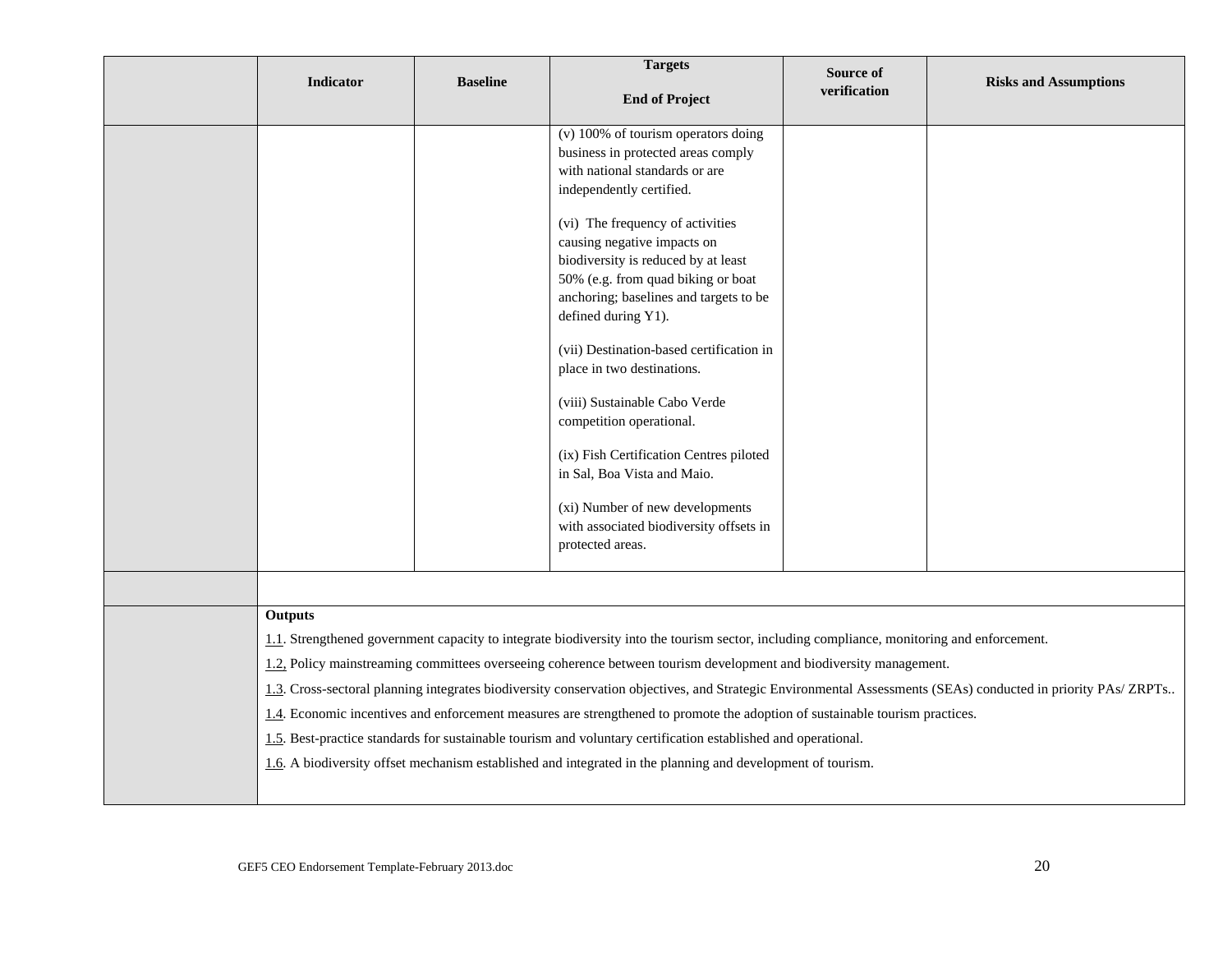|                                                                            | <b>Indicator</b>                                                                                      | <b>Baseline</b>                     | <b>Targets</b><br><b>End of Project</b>                              | Source of<br>verification                               | <b>Risks and Assumptions</b>                                                                                        |
|----------------------------------------------------------------------------|-------------------------------------------------------------------------------------------------------|-------------------------------------|----------------------------------------------------------------------|---------------------------------------------------------|---------------------------------------------------------------------------------------------------------------------|
| <b>Outcome 2</b>                                                           | (9) Management                                                                                        | Pico de Antonia NP :                |                                                                      | METT reports and                                        | Adequate human, technical and financial                                                                             |
|                                                                            | <b>Effectiveness Tracking</b>                                                                         | 49                                  | Pico de Antonia NP: 64                                               | scores reviewed and                                     | resources are effectively mobilized by                                                                              |
| The coastal and marine<br>PA estate in priority<br>islands is expanded and | Tool (METT) scores in<br>Baia da Murdeira<br>each of the 8 new PAs to<br>NR: 42<br>be established and | Baia da Murdeira NR: 55             | validated by<br>independent mid-term<br>and final project            | government to operationalise and manage<br>the new PAs. |                                                                                                                     |
| strengthened.                                                              | operationalised.                                                                                      |                                     | Rabo de Junco NR: 61                                                 | evaluations.                                            |                                                                                                                     |
|                                                                            |                                                                                                       | Rabo de Junco NR:<br>47             | Ponta do Sol NR: 56                                                  |                                                         | A strategic partnership involving                                                                                   |
|                                                                            |                                                                                                       | Ponta do Sol NR: 43                 | Boa Esperanca NR: 57                                                 |                                                         | MAHOT/DNA, MTIDE/DGT and the<br>private sector is successfully negotiated<br>and formalised to design and implement |
|                                                                            |                                                                                                       | Boa Esperanca NR:<br>44             | Morro de Areia NR: 55                                                |                                                         | the proposed mechanism to generate                                                                                  |
|                                                                            |                                                                                                       |                                     | Ilheu de Sal Rei NM : 48                                             |                                                         | income for PA management from the<br>tourism sector.                                                                |
|                                                                            |                                                                                                       | Morro de Areia NR:<br>42            | Casas Velhas NR: 74                                                  |                                                         |                                                                                                                     |
|                                                                            |                                                                                                       | Ilheu de Sal Rei<br>NM:37           |                                                                      |                                                         | Relevant regulatory framework in place to<br>collect and retain tourism user fees                                   |
|                                                                            |                                                                                                       | Casas Velhas NR: 57                 |                                                                      |                                                         | adopted and operational.                                                                                            |
|                                                                            | (10) Net revenue for PA                                                                               | \$9.950 annual                      | At least \$350,000 of annual net                                     | Annual reports by                                       |                                                                                                                     |
|                                                                            | management from the                                                                                   | revenue currently                   | revenue is sustainably generated for                                 | DNA and PA.                                             |                                                                                                                     |
|                                                                            | tourism sector in project<br>intervention sites.                                                      | generated for PA<br>management from | PA management from the tourism                                       | management units.                                       |                                                                                                                     |
|                                                                            |                                                                                                       | tourism sector.                     | sector.                                                              | Project progress and                                    |                                                                                                                     |
|                                                                            |                                                                                                       |                                     |                                                                      | M&E reports.                                            |                                                                                                                     |
|                                                                            | (11) Financial                                                                                        | Comp. 1 (35/90):                    |                                                                      | Financial                                               |                                                                                                                     |
|                                                                            | sustainability scorecard                                                                              | 39%                                 | Comp. 1: 46,8%                                                       | Sustainability                                          |                                                                                                                     |
| for the national system<br>of protected areas.                             | Comp. 2 (20/59) :<br>34%                                                                              | Comp. 2:40,8%                       | Scorecard reports<br>independently verified<br>by mid-term and final |                                                         |                                                                                                                     |
|                                                                            |                                                                                                       |                                     | Comp. 3 : 24,0%                                                      | project evaluations.                                    |                                                                                                                     |
|                                                                            |                                                                                                       | Comp. 3 (14/71) :<br>20%            | TOTAL : 37,2%                                                        |                                                         |                                                                                                                     |
|                                                                            |                                                                                                       | TOTAL (69/220) :<br>31%             |                                                                      |                                                         |                                                                                                                     |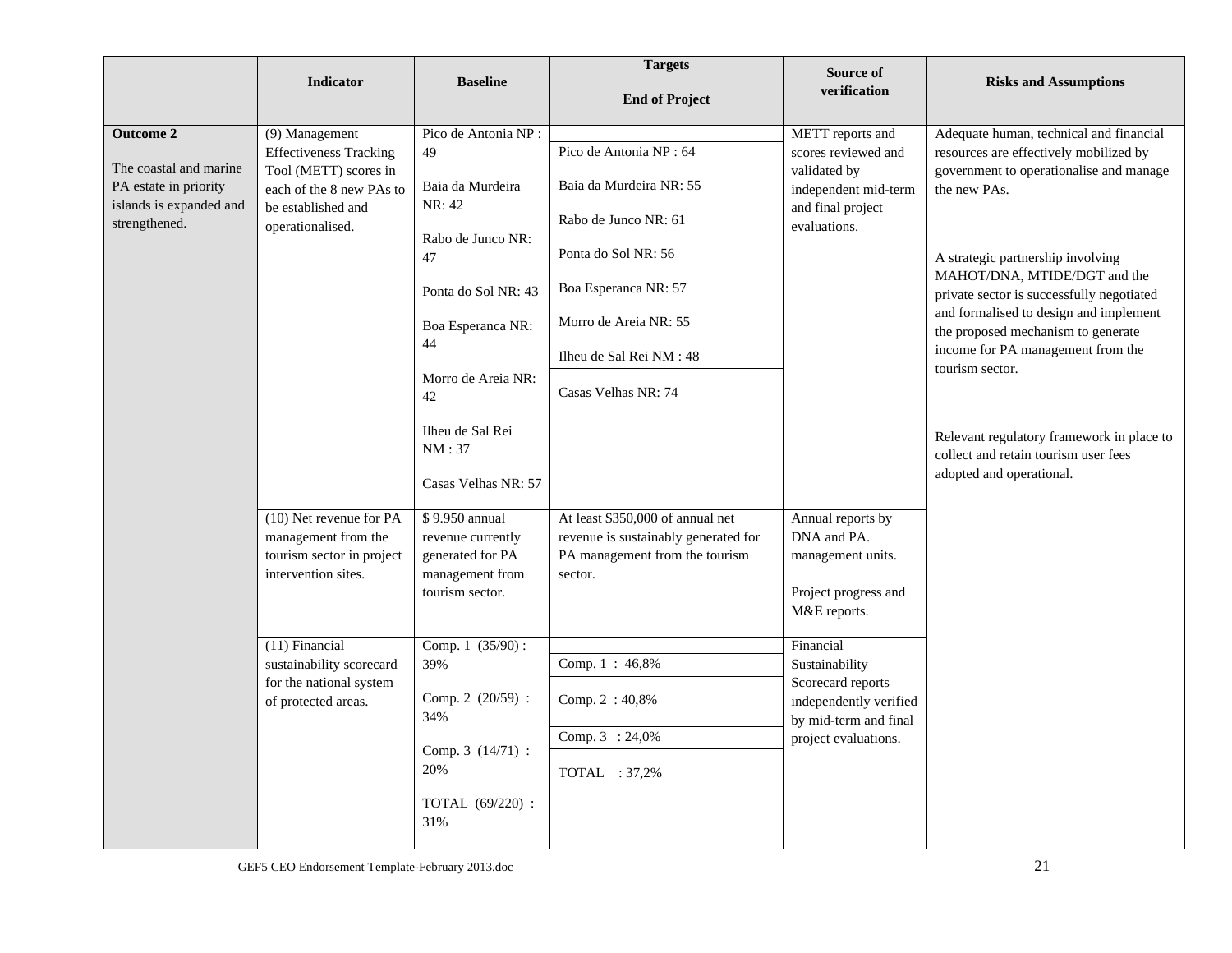| <b>Indicator</b>                                                                                                                                                                  | <b>Baseline</b> | <b>Targets</b><br><b>End of Project</b> | Source of<br>verification | <b>Risks and Assumptions</b> |  |  |
|-----------------------------------------------------------------------------------------------------------------------------------------------------------------------------------|-----------------|-----------------------------------------|---------------------------|------------------------------|--|--|
| 2.1. Operationalization of PA management on target islands and establishment of designated priority Protected Areas.                                                              |                 |                                         |                           |                              |  |  |
| 2.2. New potential MPA sites are identified and their representativeness and connectivity improved through biodiversity assessments around the marine shelf of<br>target islands. |                 |                                         |                           |                              |  |  |
| 2.3. Co-management of MPAs demonstrated in pilot sites based on the adoption of sustainable fishing practices by local communities.                                               |                 |                                         |                           |                              |  |  |
| 2.4. PA revenue generation mechanisms developed and piloted in conjunction with tourism sector stakeholders.                                                                      |                 |                                         |                           |                              |  |  |
| 2.5. Ecosystem monitoring supports the planning and management of PAs and related sustainable tourism activities.                                                                 |                 |                                         |                           |                              |  |  |
| 2.6. Information, Education and Communication (IEC) campaigns promote the importance of PAs and of sustainable tourism.                                                           |                 |                                         |                           |                              |  |  |
|                                                                                                                                                                                   |                 |                                         |                           |                              |  |  |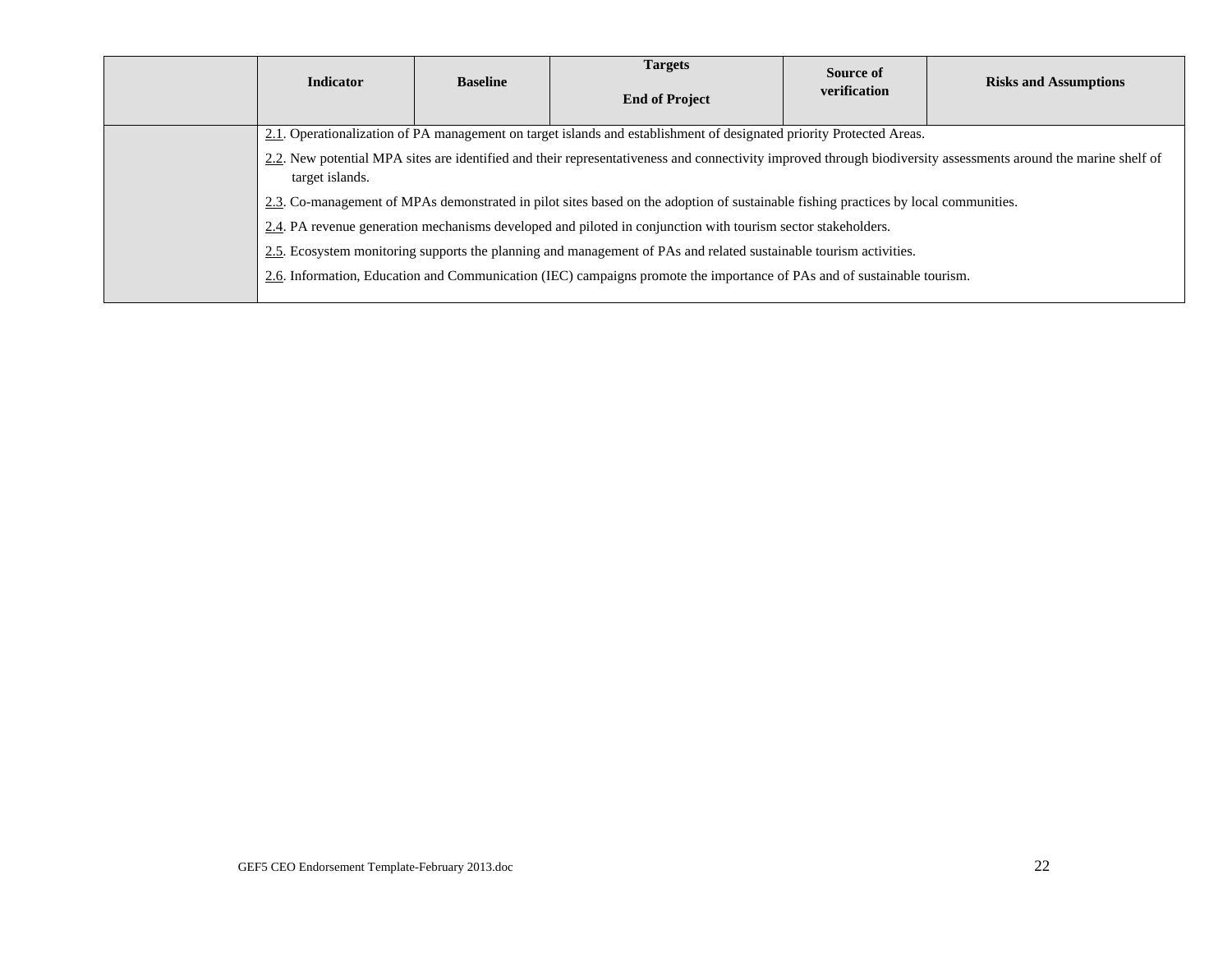**ANNEX B: RESPONSES TO PROJECT REVIEWS (**from GEF Secretariat and GEF Agencies, and Responses to Comments from Council at work program inclusion and the Convention Secretariat and STAP at PIF).

#### Extract from GEF Council comments

*Comment*: "For this reason, the project preparation could perhaps be more ambitious and explore more innovative financing mechanisms to increase the financing flow for PA by the end of this project and to reduce even more the PA system financing gap".

*Response*: The project will build on Cabo Verde's Sustainability Strategy, to supplement the current budget for managing PAs with revenue from tourism user fees. The Cabo Verde Sustainability Strategy provides a financial strategy and plan for the country's protected areas, contributing to the CBD Program of Work on Protected Areas, and providing a step towards the consolidation of the national system of PAs, which was the object of the previous GEF/UNDP project. The strategy focusses on components for financing biodiversity conservation considering all potential funding sources, engaging all stakeholder types, and mitigating risks (i.e. donor dependency). The Sustainability Strategy for Cabo Verde predicts that protected area entry fees and special user fees could generate USD 50.000 per year, and that tourism concessions and tourism services could generate USD 800.000 per year. The project will focus on the design and piloting of user fee collection systems relating to entry fees, special user fees, and concession fees. A competitive tourism concessioning and license award process for PAs will also be designed, in line with international best practice. The design sill ensure preferential weighting to operators proposing to co-manage destinations, and those with strong biodiversity plans and sustainability credentials. The project will also review modifying the TCT overnight stay tax of  $\bigoplus$  (c. USD 2,20) to increase the proportion of tourism and biodiversity initiatives receiving monies from the TCT fund. Activities to analyze and propose revisions the tax will be conducted in close collaboration with MDTIE/DGT and the IMTC. Given that the TCT generated a total of €6,26 million (c. USD 8,6 m) in 2014, capturing just a small percentage of this could provide a tremendous boost to financing sustainable tourism and protected area management. Finally, the project will support the development of innovative approaches to biodiversity financing through tools such as biodiversity offsetting (as a further source of revenue from public and private developers and operators that impact or use biodiversity, ecosystem services and landscape values as part of their business model).

#### Extract from Scientific and Advisory Panel (STAP) comments

*Comment:* "Gender considerations will need to be addressed further during the PPG"

*Response*: See above section B.2 § 15

#### Extract from GEFSEC comments at PIF stage to be addressed at CEO ER (review sheet of 8/29)

*Comment:* "please provide more detail on the expected outcomes of the offset mechanism"

*Response:* See text in § 160-161 of the Prodoc as excerpted below:

*"160. Biodiversity offsetting is gradually becoming one of the leading global innovative approaches to biodiversity financing, and therefore achievement of this output will: (1) activate the last step of the avoid-mitigate-restore-offset hierarchy, to secure compensation in trade-off situations in which locally specific development interests override locally specific biodiversity concerns, and to thereby achieve zero-net-biodiversity-loss (by contrast to the current situation in which net biodiversity loss and ecosystem degradation are tolerated as an unavoidable by-product of tourism development); and (2) seek to develop an untapped source of revenue from public and private developers and operators that impact or use biodiversity, ecosystem services and landscape values as part of their business model.* 

*161. The feasibility of establishing a practical, simple and innovative biodiversity offset system will be evaluated at the start of the project. This will be led by the senior technicians in DNA, working in collaboration with the PAMUs, ACPAs, CVI and STDIBM. The feasibility assessment will incorporate: (1) assessment of existing examples of offsetting in Cabo Verde; (2) development of a prioritized list of offset projects in target PAs, aligned with their management*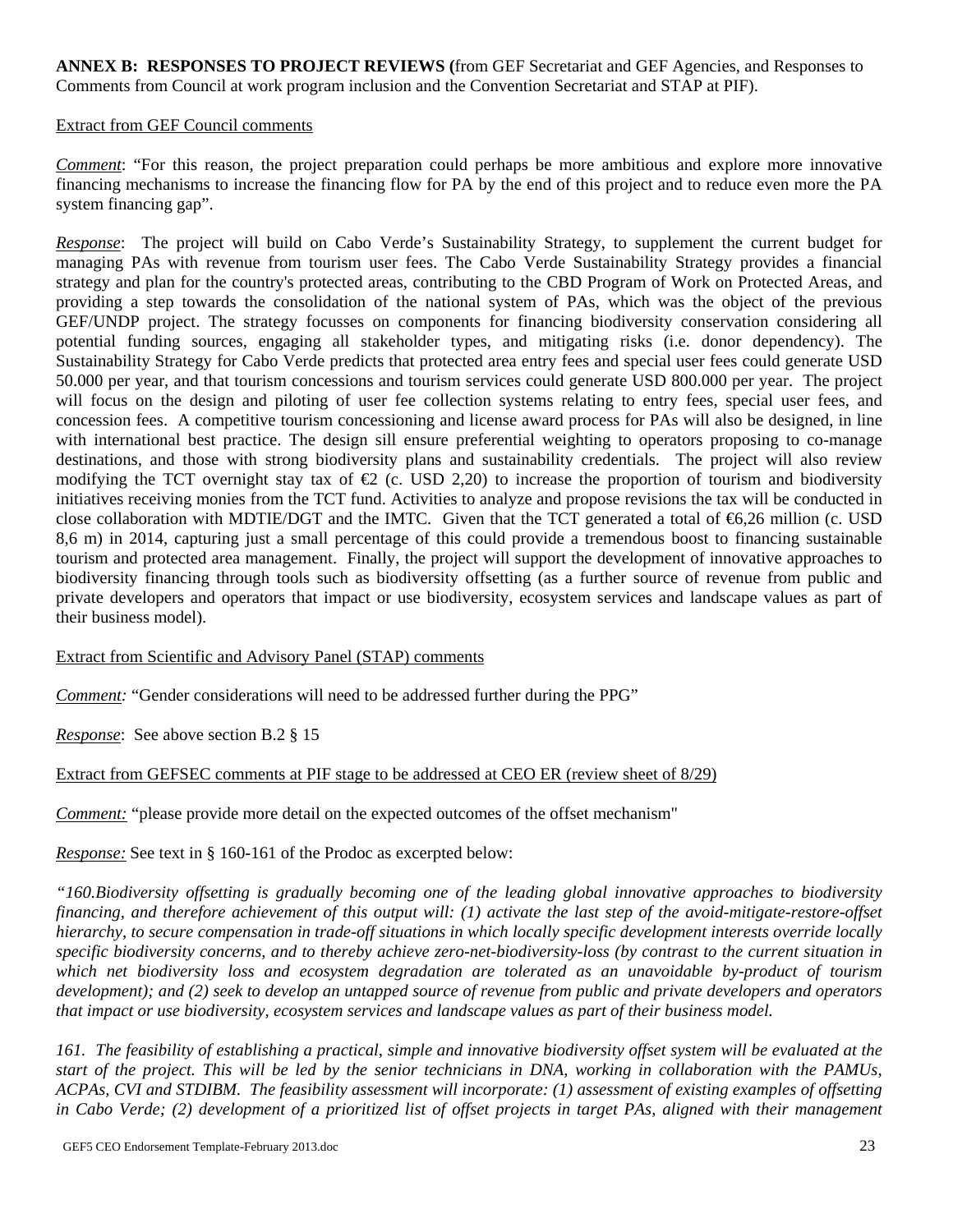*plans; (3) assessment of potential mechanisms to integrate biodiversity offsets into financial incentives (Output 1.4) and PA revenue generations such as concessions (Output 2.4); (4) review of the current legislative, regulatory and institutional enabling environment for the new tool; (5) design guidelines that integrate biodiversity offsets into tourism investment, licensing and concessioning processes in PAs; and (6) draft regulations for the offsets for application and enforcement by investment agencies (i.e. CVI, STDIBM) using a short-term legal consultant. Component 1."* 

Comment: "All the targeted PA will have to be defined for CEO endorsement and their METT shared….It is well noted that pilot activities will be developed in one island. By the time of CEO endorsement, more details are expected on this pilot, including the role of the private sector, and the expected revenue generated."

Response: All of these comments have been addressed as follows:

Targeted PAs have been defined and are outlined in the results framework and are further discussed in the Prodoc text under *"Outcome 2. The coastal and marine PA estate in priority islands is expanded and strengthened" – see § 166 –* 188 of the Prodoc. PAs covered under the project include: Island of Santiago: Serra do Pico de Antónia (3,723 ha terrestrial). Island of Boavista: Ponta do Sol (457 ha terrestrial/coastal), Boa Esperança (3,968 ha terrestrial/coastal), Morro de Areia (2,100 ha terrestrial/coastal), Ilhéu de Sal-Rei (90 ha coastal). Island of Sal: Rabo de Junco (151 ha terrestrial/coastal), Marinha Baía da Murdeira (2,066 ha marine).Island of Maio: Casa Velhas Natural Reserve (6,626, ha). PA Management Effectiveness Tracking Tool (METT) have been prepared and included in the submission (sent under separate cover) for each of the 8 new PAs to be established and operationalized under the project.

In fact the project will focus on supporting PA management units and pilots in four islands: Santiago, Sal, Boa Vista and Maio (not one island as mentioned in the GEFSEC comments). Information on pilot financing schemes for select PAs is covered under *"Output 2.4. PA revenue generation mechanisms developed and piloted in conjunction with tourism sector stakeholders."* See text in § 179-186 of the Prodoc for more detailed information on the development of the financing schemes and role of stakeholders, including the private sector. The revenue generation target is defined (in \$ terms) under Output 2.2.

Comment: "initial information on the potential risks and mitigation measures are provided. Further detail is expected at CEO endorsement."

Response: Information on new risks identified during the PPG phase (and accompanying mitigation measures) is provided in Section A.6 of the CEO ER. A full updated risk log is provided in Section 3 of the Prodoc.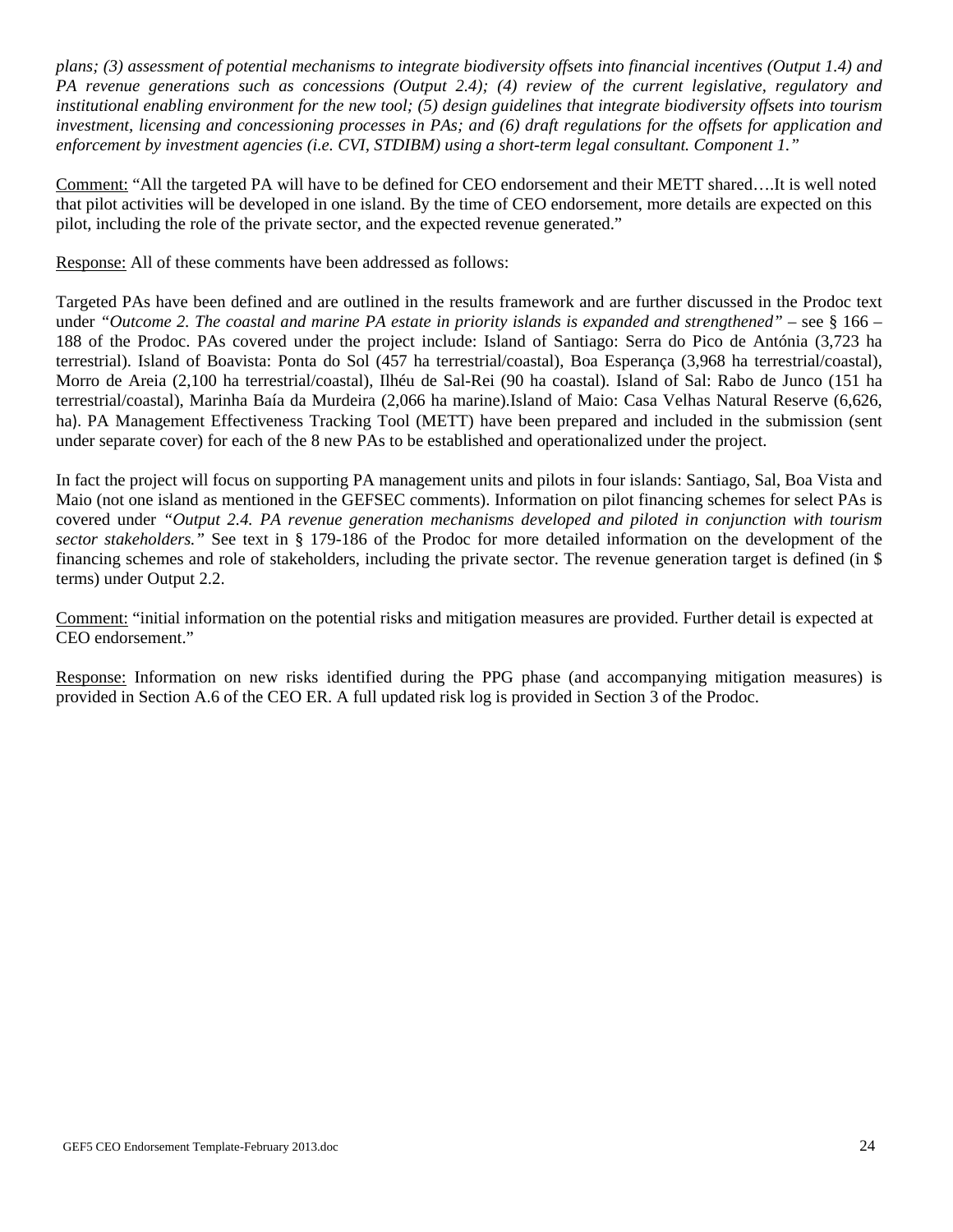# ANNEX C: STATUS OF IMPLEMENTATION OF PROJECT PREPARATION ACTIVITIES AND THE USE OF FUNDS<sup>16</sup>

PROVIDE DETAILED FUNDING AMOUNT OF THE PPG ACTIVITIES FINANCING STATUS IN THE TABLE BELOW:

| PPG Grant Approved at PIF:<br>52,123 (GEF)                                                                                       |                                       |                             |                         |  |  |  |
|----------------------------------------------------------------------------------------------------------------------------------|---------------------------------------|-----------------------------|-------------------------|--|--|--|
| <b>Project Preparation Activities Implemented</b>                                                                                | <b>GEF/LDCF/SCCF/NPIF Amount (\$)</b> |                             |                         |  |  |  |
|                                                                                                                                  | <b>Budgeted Amount</b>                | <b>Amount Spent To date</b> | <b>Amount Committed</b> |  |  |  |
| Baseline assessment                                                                                                              | 13,623.00                             | $\Omega$                    | 13,623.00               |  |  |  |
| Studies to address any opportunities/risks<br>identified during an environmental and social<br>screening of the project proposal | 36,000.00                             | 33,600.00                   | 2,400.00                |  |  |  |
| Identification of specific sites for intervention                                                                                |                                       |                             |                         |  |  |  |
| Integration with development plans, policies,<br>budgets and complementary projects                                              | 1,000.00                              | $\Omega$                    | 1,000.00                |  |  |  |
| Stakeholder consultations during technical review                                                                                | 1,500.00                              | $\theta$                    | 1,500.00                |  |  |  |
| <b>Total</b>                                                                                                                     | 52,123.00                             | 33,600.00                   | 18,523                  |  |  |  |

<sup>&</sup>lt;sup>16</sup> If at CEO Endorsement, the PPG activities have not been completed and there is a balance of unspent fund, Agencies can continue undertake the activities up to one year of project start. No later than one year from start of project implementation, Agencies should report this table to the GEF Secretariat on the completion of PPG activities and the amount spent for the activities.